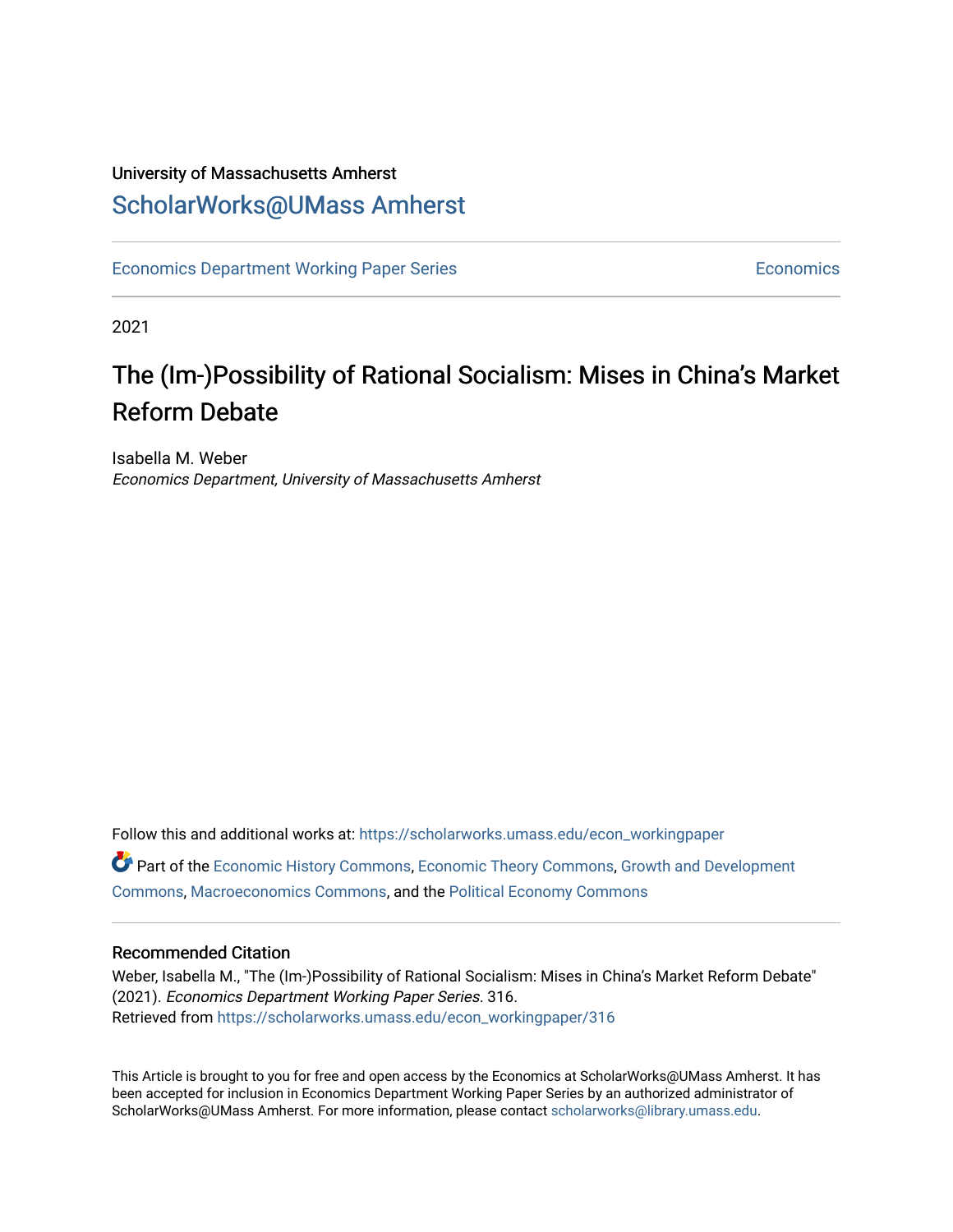# **The (Im-)Possibility of Rational Socialism: Mises in China's Market Reform Debate\***

Isabella M. Weber, University of Massachusetts Amherst

#### **Abstract**

This paper investigates the long first decade of reform in China (1978-1992) to show that Mises, in particular his initiating contribution to the Socialist Calculation Debate, became relevant to the reconfiguration of China's political economy when the reformers gave up on the late Maoist primacy of continuous revolution and adhered instead to an imperative of development and catching up. During the Cultural Revolution, Mao had rejected the notions of efficiency and rational economic management. In the late 1970s, the reformers under Deng Xiaoping's leadership elevated these notions to highest principle. As a result, Mises' critique that socialism could not achieve a rational economic order came to be debated throughout the 1980s and Chinese economists developed their own reading of Mises and the Socialist Calculation Debate. When Deng Xiaoping reinstated market reforms in the early 1990s after the Tiananmen crackdown, a history of thought review of the possibility of rational socialism and socialist markets helped to justify the Socialist Market Economy with Chinese Characteristics the official designation of China's economic system to this day.

#### **Keywords:**

Socialism; capitalism; market economy; Mises; China; comparative economic systems;

#### **Acknowledgements**

I would like to thank Liang Junshang for invaluable research assistance and my interview partners Jiang Chunze, Edwin Lim and Wu Jinglian. All remaining mistakes are my own.

\*This paper is forthcoming in the *Journal of the History of Ideas*, 2022.

## **Introduction**

This essay traces the role of Ludwig Mises' claim of the impossibility of rational socialism in China's path-defining market reform debate (1978-1992). China's move from revolution to reform gave rise to a surge in interest in foreign economics as shown in a number of recent publications. <sup>1</sup> But little is known about Chinese economists' engagement with the

<sup>&</sup>lt;sup>1</sup> See Pieter Bottelier, *Economic Policy Making in China (1949-2016): The Role of Economists* (London and New York: Routledge, 2018); Steven M. Cohen, *Competing Economic Paradigms in China: The Co-Evolution of Economic Events, Economic Theory and Economics Education, 1976-2016* (London and New York: Routledge, 2017); Julian Gewirtz, *Unlikely Partners: Chinese Reformers, Western Economists and the Making of Global China* (Cambridge: Harvard University Press, 2017); Rebecca Karl, *The Magic of Concepts: History and the Economic in Twentieth-Century China* (Durham and London: Duke University Press, 2017); Isabella M. Weber, "China and Neoliberalism: Moving Beyond the China is/is not Neoliberal Dichotomy," in *The SAGE Handbook of Neoliberalism*, ed. Damien Cahill, Melinda Cooper, Martijn Konings and David Pimrose (London: SAGE Publications, 2018); Isabella M. Weber und Gregor Semieniuk, "American Radical Economists in Mao's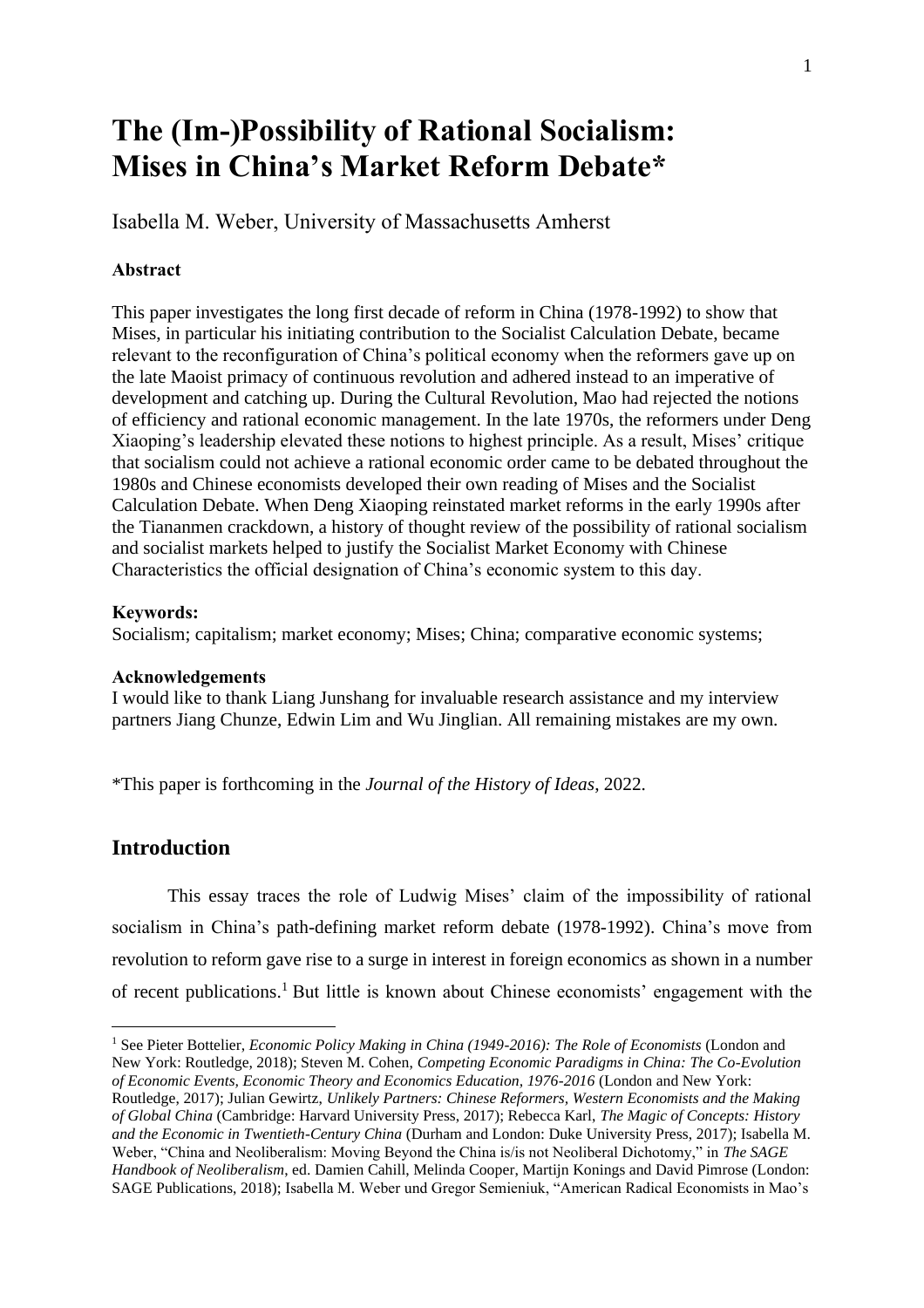Austrian school in general and Mises in particular at this critical juncture. This essay explores how the Austrian critique of socialist economics was mobilized by radical Chinese reform economists to reinterpret the meaning and content of Chinese socialism culminating in the official designation of the new economic system as Socialist Market Economy with Chinese Characteristics in 1992.

At the dawn of reform in the late 1970s, Ludwig von Mises' economics was by no means new to China. Mises' contributions had been 'imported', discussed and critiqued in China at least since the 1930s. During the time of the Great Depression China was deeply integrated into the global capitalist economy and Chinese economists were intellectually and sociologically connected to global currents of thought. Chinese students pursued graduate studies in economics in Japan, Europe and the US, some of them under Friedrich Hayek's supervision at the London School of Economics (e.g. Zhou Dewei, Jiang Shuojie and Wu Yuanli).<sup>2</sup> Foreign economists such as Augusta Wagner teaching in China compiled textbooks to introduce Western economics, including Mises' and Hayek's critique of socialism.<sup>3</sup> Wang Yanang, famous as cotranslator of David Ricardo, Adam Smith and Karl Marx trained in Japan and an outspoken critique of Austrian economics at the time, goes as far as to attest that in the 1930s and early 1940s China was undergoing a "wholesale importation … of political economy as a discipline and science" which resulted in a mechanical application of economics principles to China. Wang found that Austrian school idealism and metaphysics was a key element of this importation. 4

Rebecca Karl's reading of Wang resonates with Chinese reform economists' engagement with Mises half a century later. Seeing China's reality through the lens of Austrian economics only left two options, argued Wang: either Austrian economic theory was faulty in

China: From Hopes to Disillusionment," *Research in the History of Economic Thought and Methodology,* 37A (2019): 31-63; Isabella M. Weber, *How China Escaped Shock Therapy: The Market Reform Debate* (London and New York: Routledge, 2020); Isabella M. Weber, "Das westdeutsche und das chinesische

<sup>»</sup>Wirtschaftswunder«: Der Wettstreit um die Interpretation von Ludwig Erhards Wirtschaftspolitik in Chinas Preisreformdebatte der 1980er-Jahre," *Jahrbuch für Historische Kommunismusforschung* (2020); Isabella M. Weber, "Origins of China's Contested Relation with Neoliberalism: Economics, World Bank, and Milton Friedman at the Dawn of Reform," *Global Perspectives* 1(2020); Susanne Weigelin-Schwiedrzik and Liu Hong, "Vergessene Partner im Reformprozess: Der Dialog der VR China mit reform-kommunistischen Strömungen in Osteuropa (1977–1987)," *Jahrbuch für Historische Kommunismusforschung* (2020).

<sup>2</sup> For a discussion of their intellectual formation and trajectory in pre-revolutionary China, Taiwan and the People's Republic of China see Li Weisen, Feng Xingyuan and Sun Liang, "The Diffusion of F.A. Hayek's Thoughts in Mainland China and Taiwan," in *The Diffusion of Western Economic Ideas in East Asia*, ed. Malcolm Warner (London and New York: Routledge, 2017), 214-234; Paul B. Trescott, *Jingji Xue: The History of the Introduction of Western Economic Ideas into China, 1850-1950* (Hong Kong: The Chinese University Press, 2007), 83-85.

<sup>3</sup> Trescott, *Jingji Xue,* 150-1.

<sup>4</sup> Karl, *Magic of Concepts*, 2-4, 81-6.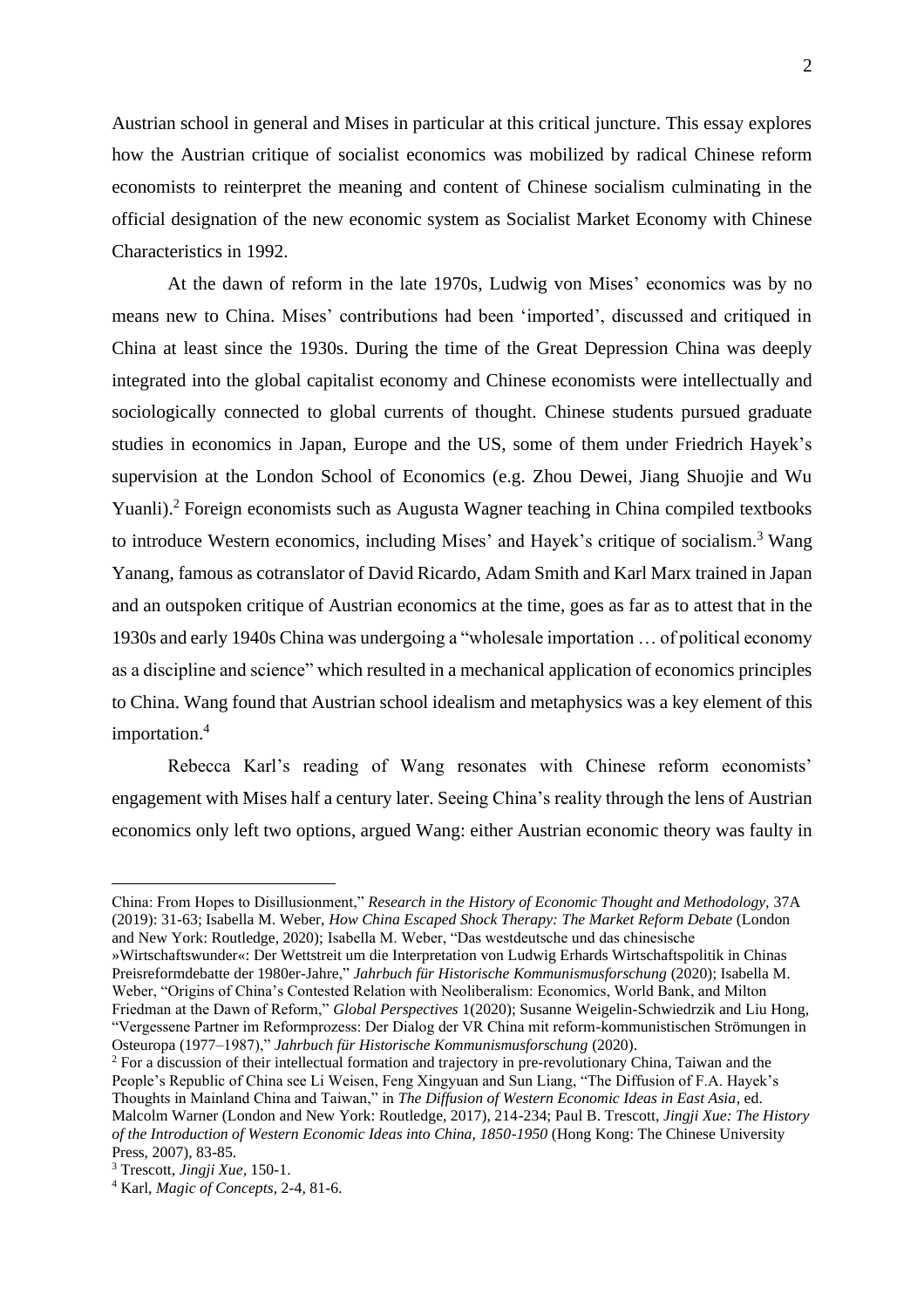China's context and China required instead empiricist exceptionalism; or Chinese realty was at fault for not complying with the Austrian metaphysical universalism and required changing. The earlier conclusion led to reducing economics to the positivist scientific method. The latter reinforced a wide-spread sentiment among Chinese economists that stressed feudalism over imperialism and argued for the need of capitalism and the market as a progressive force.<sup>5</sup> Followers of Mises and Hayek found the Nationalists' collectivism as unfit to free China from its feudalist backwardness and called for free enterprise instead.<sup>6</sup>

Many of China's prominent promoters of Austrian economics of the 1930s and 1940s fled to Taiwan where they pioneered the translation of Mises, Hayek, Röpke and others and lobbied for neoliberal economic policies.<sup>7</sup> In contrast, after the Communist revolution in 1949 Austrian economics largely vanished in the People's Republic except for a short revival from the viewpoint of critique in the late 1950s and early 1960s. The disaster of the Great Leap Forward and the catastrophe of the Great Famine posed again the question of the right economic system and the role of the law of value under socialism in China's young People's Republic. In this context, Soviet-trained Sun Yefang pioneered the demand for socialist markets inspired by Oscar Lange and the Socialist Calculation Debate.<sup>8</sup> In 1962 Teng Weizao translated Hayek's (1944) *The Road to Serfdom*. <sup>9</sup> Teng assures that the purpose of this translation was criticism.<sup>10</sup> Yet, given the failure of the great push for collectivization that was becoming apparent at the time, Hayek's critique of collectivism must have resonated with some of Teng's readers. As this essay shows, some 20 years later, this Austrian critique and Mises' claim of the impossibility of a rational socialist economy was embraced by some prominent Chinese reform economists and political leaders. It came to play a role in the redefinition of China's economic model in the 1980s and early 1990s.

<sup>5</sup> Karl, *Magic of Concepts*, 2-3.

<sup>6</sup> Trescott, *Jingji Xue,* 186-7.

<sup>7</sup> Li, Feng and Sun, "The Diffusion of F.A. Hayek's Thoughts in Mainland China and Taiwan," 215-24.

<sup>8</sup> See Cyril C. Lin, "The Reinstatement of Economics in China Today," *The China Quarterly*, 85(1981): 14-15; Robert C. Hsu, *Economic Theories in China, 1979-1988*, (Cambridge: Cambridge University Press, 1991), 145- 7; Trescott, *Jingji Xue*, 306. See also Chinese introduction of Lange's (1959) first volume of *Political Economy* in Qi Hou, *"*(Polish) Oskar Lange's *Political Economy* (Volume 1): Table of

Contents"[(波兰)奥·兰格《政治经济学》第一卷目录], *Economic Perspectives* [经济学动态] 3(1961): 6- 10; Li Yining "My Understanding of the Relationship Between Public Ownership and the Equity-Efficiency Nexus," [我对公有制与公平效率之间关系的认识 ] *Reform* [改革] 6(1989): 34-36.

<sup>9</sup> Friedrich A. Hayek, *The Road to Serfdom* [通往奴役之路] (Beijing: Shangwu Yinshuguan, 1962 [1944], translated by Teng Weizao. The circulation of this translation was restricted. For an overview of Chinese translations of Hayek's work see Li, Feng and Sun, "The Diffusion of F.A. Hayek's Thoughts in Mainland China and Taiwan," 230-2.

<sup>&</sup>lt;sup>10</sup> Li, Feng and Sun, "The Diffusion of F.A. Hayek's Thoughts in Mainland China and Taiwan," 225.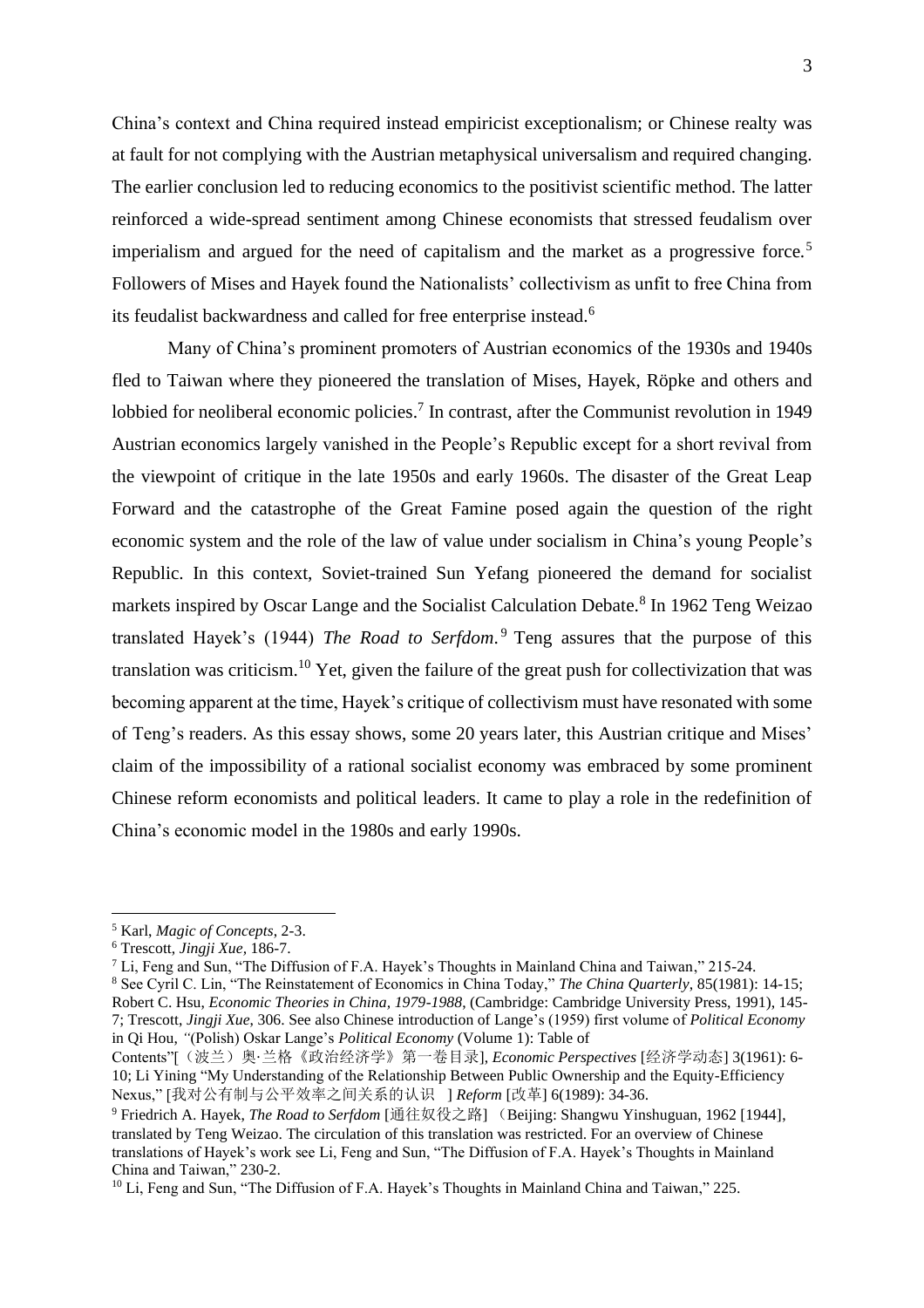I draw on Chinese articles published on Mises in the period 1978-1992 to show that Mises, in particular his initiating contribution to the Socialist Calculation Debate,  $11$  became relevant to the reconfiguration of China's political economy when the reformers gave up on the late Maoist primacy of the revolution of the relations of production and adhered instead to an imperative of the development of the forces of production and catching up.<sup>12</sup> During the Cultural Revolution, Mao had rejected the notions of efficiency and rational economic management. In the late 1970s, the reformers under Deng Xiaoping's leadership elevated these notions to highest principle. As a result, Mises' (1920) critique that socialism could not achieve a rational economic order came to be debated throughout the 1980s and Chinese economists developed their own reading of Mises and the Socialist Calculation Debate. When market reforms were reinstated in the 1990s after having been stalled since the Tiananmen crackdown, a history of thought review of the possibility of rational socialism and socialist markets by Jiang Chunze helped to justify the Socialist Market Economy with Chinese Characteristics as the new official designation of China's economic system and target for reform.

### **From Continuous Revolution to Economic Determinism: How Mises Became Relevant to China's Reform**

*The communist dreamland of liberated individuals and universal solidarity cracked in the People's Republic when the regime alienated itself from the population by allowing bureaucratic privileges on the one hand and excessive persecution of opponents on the other. But it was not until the revolution's emancipatory promises were broken in a 'feudal tyranny' toward the end of the Cultural Revolution that many believed that much of the original communist strength had been destroyed. The exhaustion was so evident that the power transition after Mao died in September 1976 would be initiated by a 'coup' to remove his widow, Jiang Qing, and her allies, an event that had been waited for and was celebrated in the streets. The breakthrough, no doubt a case of political secrecy and Byzantine politics, nevertheless brought to the fore a broad consensus on the need of the country to open up, liberalize, and democratize.<sup>13</sup>*

Lin Chun's synthesis of the critical moment in the 1970s when China shifted from late Maoism to reform helps us to understand how Mises became relevant to China's

<sup>11</sup> Ludwig Mises, "Die Wirtschaftsrechnung im sozialistischen Gemeinwesen," *Archiv für Sozialwissenschaften* 47 (1920): 86-121. For an English translation see Ludwig Mises "Economic Calculation in the Socialist Commonwealth," in *Collectivist Economic Planning: Critical Studies on the Possibilities of Socialism*, ed. Friedrich A. Hayek; translated by S. Adler (London: Routledge & Kegan, Paul, 1963), 87-130.

 $12$  For a broad analysis of the relation between Mises work on socialism and the Chinese reformers' rethinking of socialism see Weber, "China and Neoliberalism" and Weber, "Origins of China's Contested Relation with Neoliberalism."

<sup>13</sup> Lin Chun, *The Transformation of Chinese Socialism* (Durham and London: Duke University Press, 2006), 207.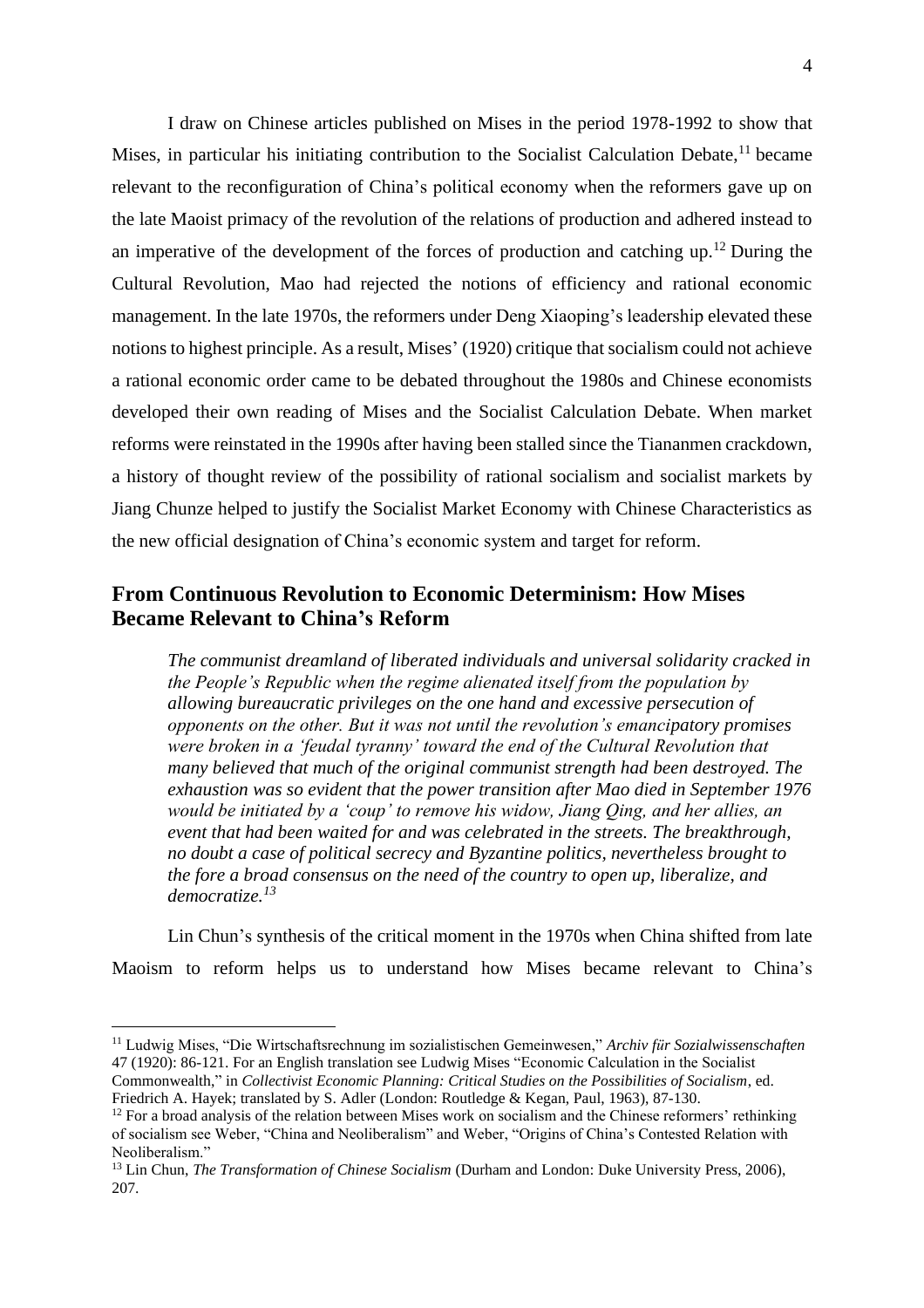reconfiguration of the political economy. It was this breaking down of the hope for a "communist dreamland", the collapse of the "revolution's emancipatory promises" and the exhaustion of the "original communist strength" that gave way to a reorientation from Mao's emphasis on 'continuous revolution' to Deng Xiaoping's 'reform and opening up'. Per capita grain output as a measure both of nutrition standards and leeway for industrialization had stagnated<sup>14</sup> and when many Chinese officials joined delegations to tour the world under Mao's designated heir Hua Guofeng, they found how far China's material development lacked behind.<sup>15</sup> This sentiment combined with the lost hope in the revolution's promises laid the ground for China's reorientation towards a primacy of economic development and efficiency. Only when China gave up on achieving revolution in the present and instead pursued a rationalization of its economy did Mises' claim of the impossibility of a rational socialist economy become pertinent to China's economics discourse.

A shift to a more orthodox version of historical materialism prepared the return of Mises and the Socialist Calculation Debate to China. The paradigm of reform turned Mao upside down. Mao had rejected Lenin's claim that the "transition from capitalism to socialism will be more difficult for a country the more backward it is." Against this Mao stated: "Actually, the transition is less difficult the more backward an economy is."<sup>16</sup> The doctrine of reform returned to the logic of Lenin's dictum: In the words of the leading party intellectual Su Shaozhi the "less developed the country, the more difficult the transition from capitalism to socialism."<sup>17</sup> It follows from this that economic development is essential for the transition to socialism. The immanent ideological shift of the first years of reform encompassed a rejection of the Cultural Revolution line that saw the main task to achieve socialism in revolutionizing the relations of production. Achieving higher levels of development of the relations of production, would in turn lead to a progress of the forces of production. The shift from revolution to reform meant that this causality was reversed. Now all emphasis was on developing the forces of production. As a result of this logic of economic determinism, the relations of production no longer needed to be revolutionized in their own right. Instead, they had to be redesigned to best advance the

<sup>&</sup>lt;sup>14</sup> Robert Ash, "Squeezing the Peasants: Grain Extraction, Food Consumption, and Rural Living Standards in Mao's China," *The China Quarterly* 188(2006): 959-998.

<sup>15</sup> Hua Sheng, Luo Xiaopeng and Zhang Xiejung, *China: From Revolution to Reform* (Houndmills and London: Macmillan Press, 1993), 23.

<sup>16</sup> Mao Zedong, *A Critique of Soviet Economics* (New York and London: Monthly Review Press, 1977 [1967]), 50. For a discussion of this text and Mao's critique of Soviet orthodoxy see Maurice Meisner, "The Advantages and Burdens of Backwardness: Some Reflections on Maoism and Marxism at the Close of the Maoist Era," *Asian Thought and Society* 2:1 (1977): 40.

<sup>17</sup> Su Shaozhi, "Response to Commentary, 15 January," *Bulletin of Concerned Asian Scholars* 20:1(1988): 31.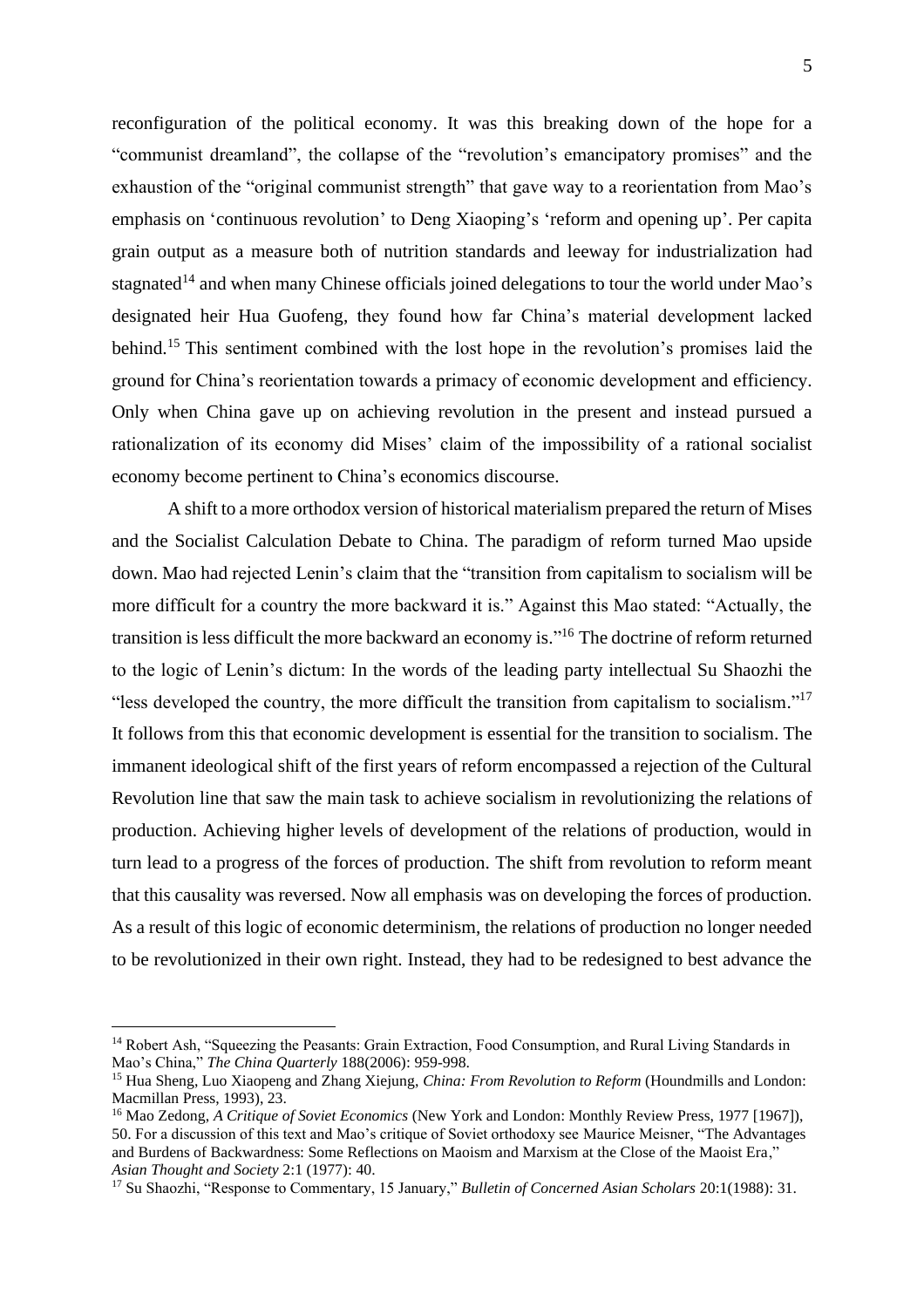forces of production which was in turn argued to be the most effective way to move towards socialism.<sup>18</sup>

In these first years of reform, Mao's theories of class struggle under socialism and of continuous revolution, his impatience and overestimation of man's will were singled out as gravely mistaken, utopian and unscientific.<sup>19</sup> This assessment was codified in the official 1981 'Resolution on certain questions in the history of our party since the founding of the People's Republic of China'.<sup>20</sup> Jing Rongben, in an early contribution on the Socialist Calculation Debate in China's leading economics journal, *Economic Research* (经济研究), <sup>21</sup> implicitly shows that the fundamental ideological reorientation of the *Resolution* laid the ground for Mises' relevance to China's reforms. He argues it was undeniable that contradictions emerged in the Soviet-inspired economic model of public ownership, central planning and distribution according to labor. According to Rong, there were two interpretations of the emergence of such contradictions. The first stresses that the relations and forces of production are co-developing and sees contradictions as result of remnants of capitalism and bourgeois thought in socialist society. This would long have been the Soviet perspective. The second view admits the possibility of a contradiction between Soviet-style relations of production and the development of the forces of production and argues for a plurality of socialist economic systems which reflect different historical conditions. Rong stresses that this second view was sanctioned by the Chinese Communist Party in the 1981 *Resolution*. This interpretation would necessitate comparative economic systems research to adjust China's economic model to its stage of historical development. The study of comparative economic systems, in Rong's eyes, was importantly shaped by the Socialist Calculation Debate that began with Mises' (1920) contribution. Against Mises' claim that a rational socialist economy was impossible since central planners could not correctly calculate all prices in the economy which left them without a reliable standard of value, Lange had posited the possibility of using the market mechanism

<sup>18</sup> See Sun Yan, *The Chinese Reassessment of Socialism, 1976-1992* (Princeton: Princeton University Press, 1995), 184-87.

<sup>19</sup> See Maurice Meisner, *Marxism, Maoism and Utopianism* (Madison and London: The University of Wisconsin Press, 1982), ix.

<sup>&</sup>lt;sup>20</sup> Communist Party of China, "Resolution on certain questions in the history of our party since the founding of the People's Republic of China, 1981" Retrieved from

[https://www.marxists.org/subject/china/documents/cpc/history/01.htm.](https://www.marxists.org/subject/china/documents/cpc/history/01.htm) For a general comparison of Mises' understanding of socialism and that expressed in the CPC's 1981 Resolution see Weber, "Origins of China's Contest Relation with Neoliberalism."

<sup>21</sup> Rong Jingben, "On the Comparative Study of Socialist Economic

Models,"[关于社会主义经济模式的比较研究] *Economic Research* [经济研究]12(1981): 9-16.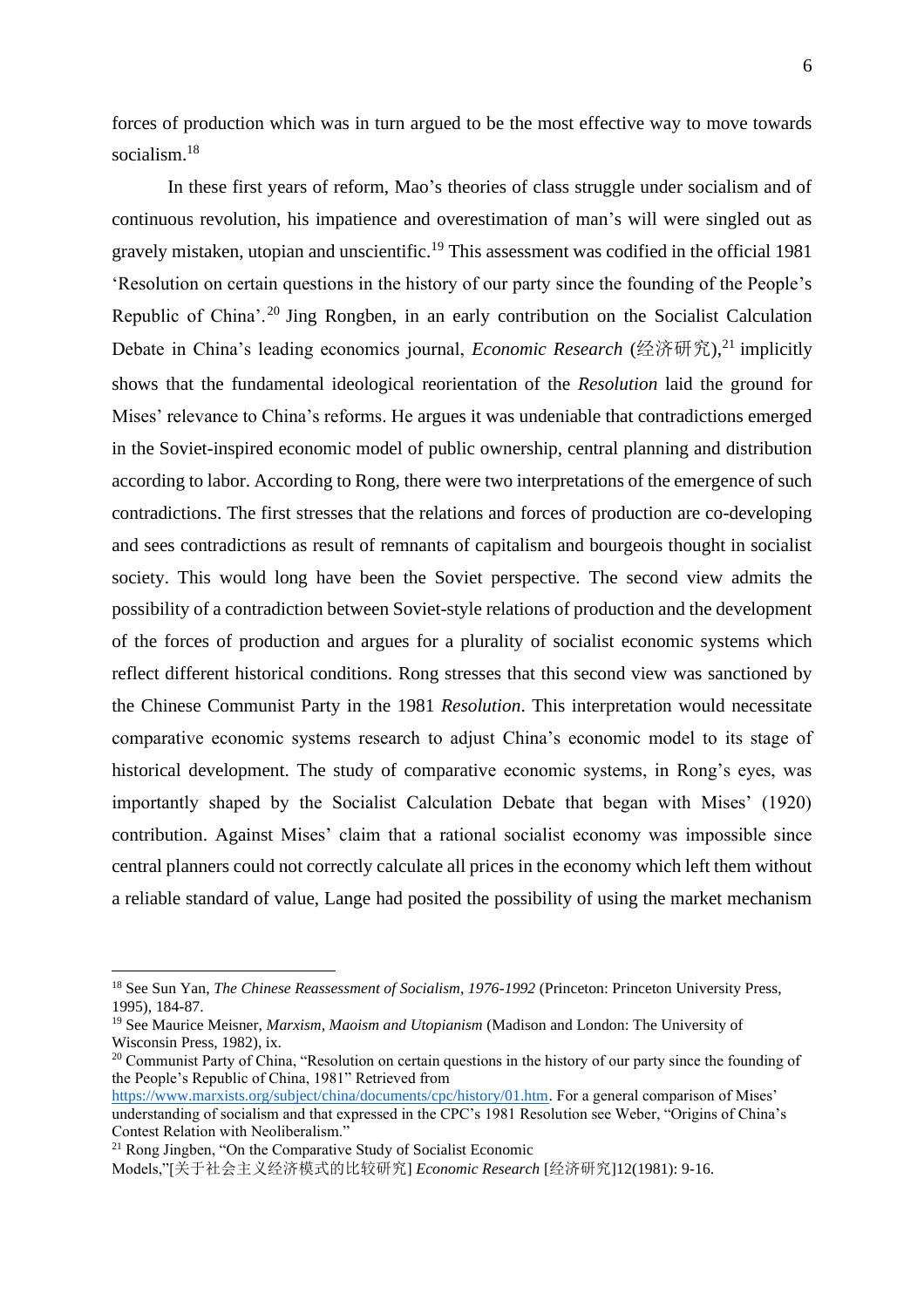to serve central planning. Thereby, stresses Rong, Lange used bourgeois economics. It follows that in China's search for a new economic model bourgeois economics constitutes a useful tool.

Rong's emphasis on the usefulness of bourgeois economics is representative of the general rehabilitation of economics in the era of reform. During the Cultural Revolution, a study of the forces of production independent of the relations of production was considered a bourgeois aberration. Economics as a discipline was largely dismissed and many economists spend years in the countryside undergoing 'reeducation' through labor or like Gu Zhun were sent to prison.<sup>22</sup> With the new primacy of economic development in the late 1970s economists and their discipline were rehabilitated.<sup>23</sup> Catching up through reform meant "making up lessons" in bourgeois economics which had previously been condemned as "capitalist poison". China embarked on a path of learning from foreign economists which involved rapidly growing exchanges.<sup>24</sup>

As the relations of production were reconceptualized under reform as tools serving the larger goal of growth and development, the question of whether the market could serve socialism rose to the top of the agenda as early as 1979. For example, at the famous Wuxi conference that year two economists of the Chinese Academy of Social Science, Zhao Renwei and Liu Guoguang, argued for the need of markets. According to them, in the past, the socialist countries had treated "economic planning and the market … as being mutually exclusive, as if there were no place for the market in a planned economy" but "such a view" had "brought a series of disasters" to China's economy. Without making any references to the protagonists of the Socialist Calculation Debate, they suggested instead to promote free competition and the regulation of prices by supply and demand within a certain range, such as for the market mechanism to become the main means in allocating manpower, materials and funds.<sup>25</sup> Deng Xiaoping sanctioned this view some months later when he told a foreign journalist:

*It is wrong to maintain that a market economy exists only in capitalist society and that there is only [a] 'capitalist' market economy. Why can't we develop a market economy* 

<sup>22</sup> See Els van Dongen, *Realistic Revolution: Contesting Chinese History, Culture, and Politics after 1989* (Cambridge: Cambridge University Press, 2019), 123; Barry Naughton, "Editor's Introduction: Biographical Preface," in *Wu Jinglian: Voice of Reform,* ed. Barry Naughton (Cambridge: MIT Press, 2013), 107-8; Carl Riskin, *China's Political Economy: The Quest for Development since 1949* (Oxford: Oxford University Press, 1988), 163-4.

<sup>&</sup>lt;sup>23</sup> See Lin, "The Reinstatement of Economics in China Today."

<sup>24</sup> See footnote 1.

<sup>&</sup>lt;sup>25</sup> Liu Guoguang and Zhao Renwei, "On the Relationship Between Planning and Market in a Socialist Economy,"[论社会主义经济中计划与市场的关系] *Economic Research* [经济研究] 5(1979): 47-56, author's own translation.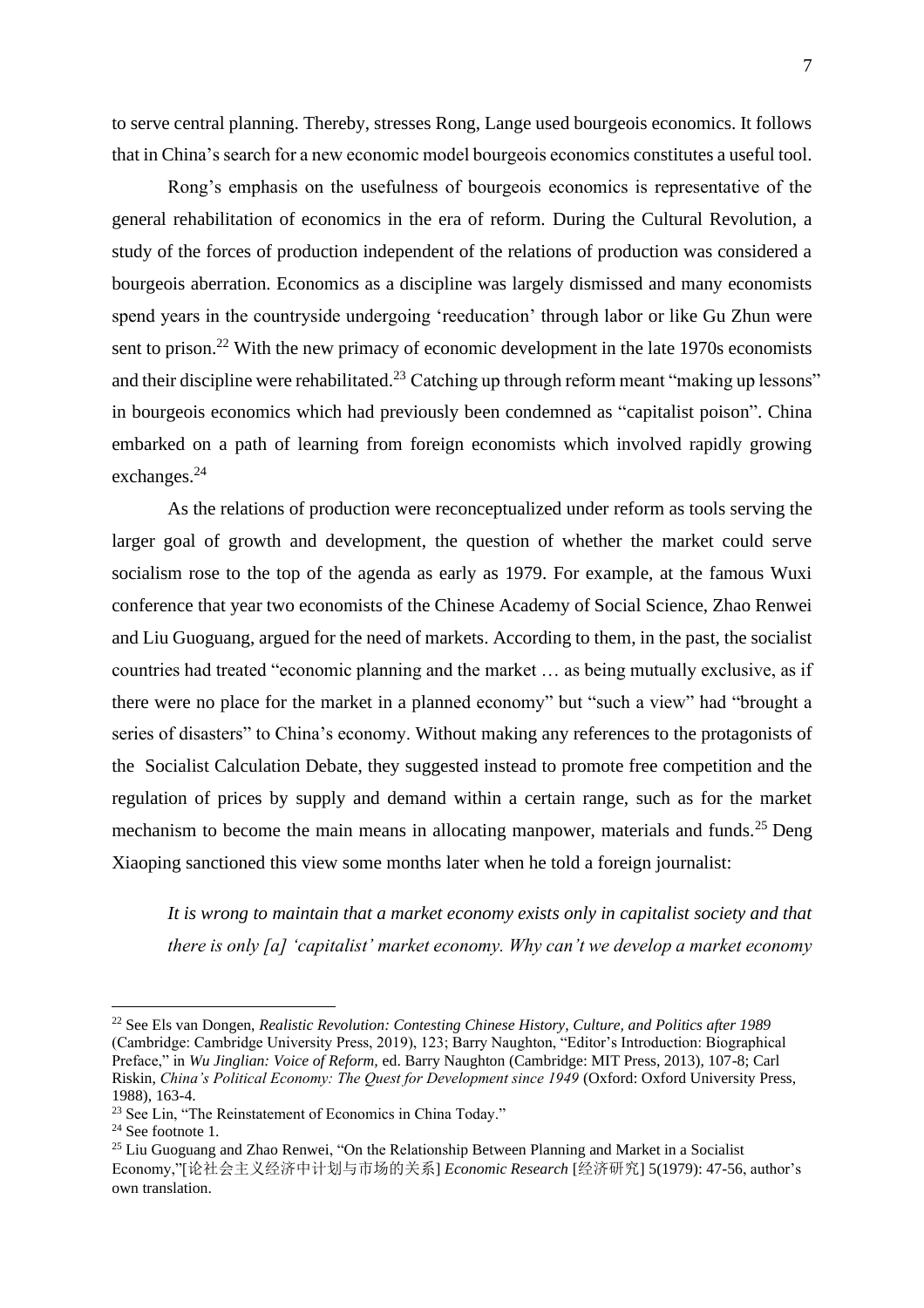*under socialism? Developing a market economy does not mean practising capitalism. While maintaining a planned economy as the mainstay of our economic system, we are also introducing a market economy. But it is a socialist market economy.<sup>26</sup>*

It was to take another 13 years of intense political struggle and debate until the Socialist Market Economy with Chinese Characteristics was to become officially the designation of China's economic model. But once the question of China's political economy had been reframed in terms of the most efficient allocation of resources and the most effective advancement of the forces of production, the question *how* the market could serve as a tool towards this end under socialism became centerstage in debates among Chinese economists. This prompted exchanges with Eastern European (former) market socialists such as Włodzimierz Brus, Ota Šik and later Janos Kornai in parts facilitated by the World Bank.<sup>27</sup> It also gave rise to a fierce debate among reform economists who emphasized that China's reform path had to be carved out through experimentation on the ground improving the material conditions one step at a time, and more academic economists who sought to define a blueprint for reform in theory to be implemented in one big package.<sup>28</sup> Such a package would have importantly involved overnight price liberalization which is a key component of shock therapy as it was later implemented in other socialist countries. The economists in search of a blueprint became invested in the subdiscipline of comparative economic systems and some studied the historical Socialist Calculation Debate. In this context, Mises (1920) considered as the initiator of the Socialist Calculation Debate was frequently acknowledged as an important contributor to comparative economic systems. Mises entered China's reform debate as the economist who had posed the crucial question of whether a rational socialist economy was possible at a time when Chinese leaders had declared such a rationalization as a foremost goal.<sup>29</sup>

<sup>26</sup> Deng Xiaoping, "Answers to the Italian Journalist Oriana Fallaci, August 21 and 23, 1980," in *Selected Works of Deng Xiaoping, 1975-1982* (Beijing: Foreign Language Press, 1984), 327.

<sup>27</sup> See Gewirtz, *Unlikely Partners*, 64-80; Liu Hong *The Eighties: Glory and Dreams of Chinese Economic Scholars* [80年代: 中国经济学人的光荣与梦想](Guilin: Guanxi Normal University Press, 2010), pp.; Weigelin-Schwiedrzik and Liu, "Vergessene Partner im Reformprozess"; Edwin Lim, *"*The Opening of the Mind to the Outside World in China's Reform and Opening Process" [中国改革开放过程中的对外思想开放 ], in eds. Wu Jinglian, Fan Gang, Liu He, Justin Yifu Lin et al.*, 50 Chinese Economists Review the Last 30 Years*  (Beijing: Zhongguo Jingji Chubanshe, 2008).

<sup>28</sup> Weber, "China and Neoliberalism"; Weber, *How China Escaped Shock Therapy*

<sup>29</sup> For a discussion on attempts at rationalization in China's early years of reform see Barry Naughton, *Growing out of the Plan: Chinese Economic Reform 1978-1993* (Cambridge: Cambridge University Press, 1995) 127-30.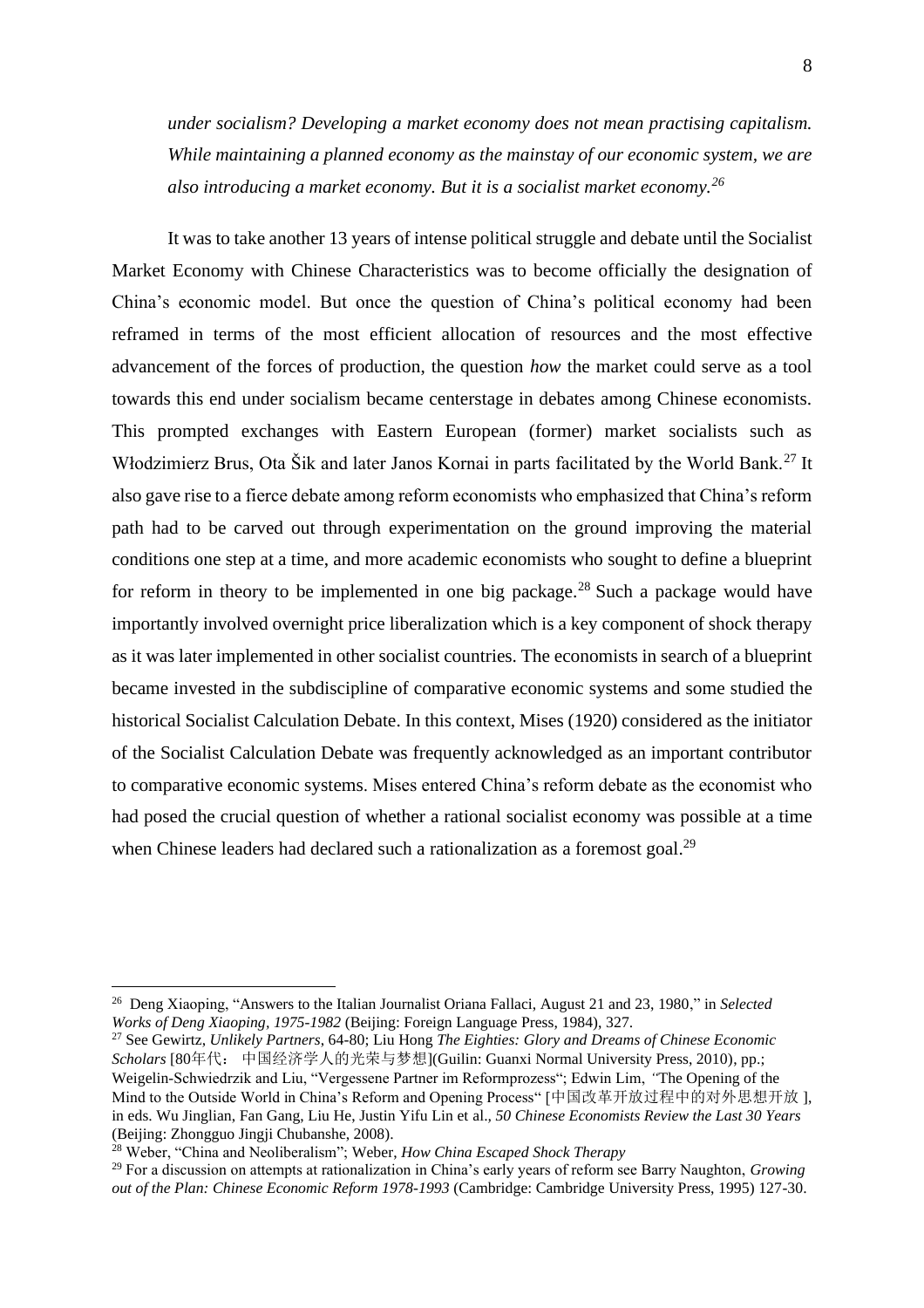# **Rethinking the Market and Socialism: Chinese Economists' Interpretation of Mises**

The first stage of China's reform was marked by the fast pace of the rural reforms. In 1984, the reform of the industrial-urban economy was officially sanctioned when the "Resolution on the Reform of the Economy System" (中共中央关于经济体制改革的决定)was approved by the Central Committee. This constituted a formal commitment by the CPC to reform China's basic economic model.<sup>30</sup> The *Resolution* declared that socialism and a commodity economy were not mutually exclusive. The reformers distanced themselves from what was labeled the 'traditional view' that socialism should supersede commodity relations and structure relations of production around use not exchange values. From now on China's planned economy should use the law of value, that is to say socialist production units should be turned into independent commodity producers taking their production decisions based on exchange values. The development of such a commodityproducing economy was declared a prerequisite for China's modernization. Yet, China's commodity economy should take a socialist form by being planned and adhering to public ownership.<sup>31</sup>

The 1984 *Resolution* was a broad-brush statement of the direction of China's reform. Clearly, it officially sanctioned a wide-ranging use of markets and the price mechanism. But the precise constitution of China's planned commodity economy, especially the relation between planning and market remained open.<sup>32</sup> Extending the dual-price system to the core of the urban-industrial economy and the introduction of a new tax system that made enterprises responsible for their own profits and losses were important new policies implemented that year. Numerous and diverse experiments evaluated by practically minded economists contributed to working out a new economic model in practice. At the same time, the *Resolution* gave impetus to a surge in theoretical studies discussing the history of thought on socialist economic models, often conducted by economists calling for the need of a coordinated market reform package.<sup>33</sup>

<sup>30</sup> See Joseph Fewsmith, *Dilemmas of Reform in China: Political Conflict and Economic Debate* (Armonk and New York: M.E. Sharp, 1994) 137-8; Naughton, *Growing out of the Plan*, 178-80; Ezra F. Vogel, Deng Xiaoping and the Transformation of China (Cambridge MA and London: Harvard University Press, 2011) 466- 7.

<sup>31</sup> Lin Zili, "Socialism and the Commodity Economy," *Chinese Economic Studies* 19:1 (1985): 65-7.

<sup>32</sup> Fewsmith, *Dilemmas of Reform in China*, 134.

<sup>33</sup> Fewsmith, *Dilemmas of Reform in China*, 163-5.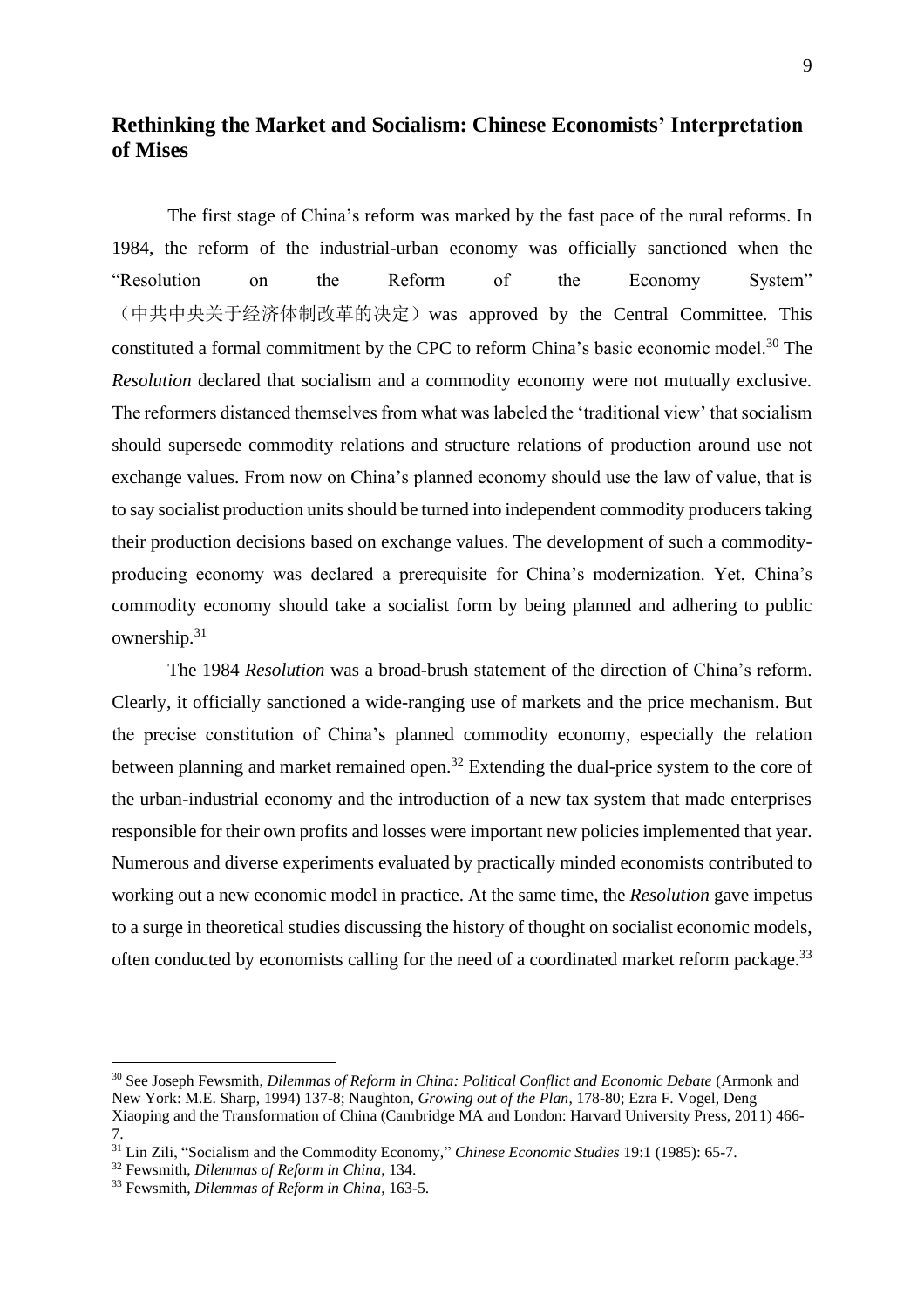In this context, a wave of papers re-evaluated Mises (1920) and the Socialist Calculation Debate<sup>34</sup> building on earlier contributions focused on Mises' socialist adversary Oskar Lange<sup>35</sup> and Milton Friedman's interpretation of the Socialist Calculation Debate in his speeches in China.<sup>36</sup> This becomes apparent when surging for Mises (米塞斯), Lange (兰格) and economic calculation (经济计算) in China's most important scientific database China National Knowledge Infrastructure (CNKI). We can observe a general pattern with some variations in these contributions. They broadly agree that Mises' question of the possibility of a rational socialist economy poses an important and productive challenge to the attempt at developing socialist reform models. Yet, in the 1980s and early 1990s, Chinese economists rejected Mises' answer that only a private property, free market type economy could achieve a rational economic order but accepted his framing of the problem. They also tend to see Lange as too idealist and his model as unrealistic, but adopt his emphasis on the possibility of markets under socialism. The reviews of Mises and the Socialist Calculation Debate serve to call for a need to employ the tools of comparative economic systems research to develop a blueprint for China's new economic model. This constitutes a form of Hegelian "Aufhebung" where Mises' answer to his question of the possibility of rational socialism is initially rejected, yet his framing of the problem of a rational economy is retained thus pathing the way for making China's economic discourse commensurable with Austrian economics.<sup>37</sup> Let me elaborate my reading of the Chinese reform economists' interpretation of Mises based on some salient examples.

The first Chinese translation of Mises (1935 [1920]) "Economic Calculation in the Socialist Commonwealth" (社会主义制度下的经济计算) appeared in 1986 in *Comparative* 

[关于比较经济体制学的若干问题], *The Journal of World Economy* [世界经济] 10 (1987): 38-46; Guo Xibao, "Ludwig von Mises" [卢德维·冯·米塞斯], *The Journal of World Economy* [世界经济] 10 (1987): 92-93. <sup>35</sup> See for example Zhang Zizhuang, "A Brief Introduction to Lange's Socialist Economic

<sup>&</sup>lt;sup>34</sup> See for example Rong Jingben, "Thoughts on the Relationship Between Ownership and Market in a Socialist Economy: Economic Calculation in the Socialist System"[社会主义经济中所有制和市场关系的思考—— 谈社会主义制度下的经济计算], *Comparative Economic & Social Systems* [经济社会体制比较] 2(1986): 64, 58; Jiang Chunze and Zhang Yuyan, "Several Issues on Comparative Economic System Studies"

Model,"[兰格的社会主义经济模型简介] *Economic Perspectives* [经济学动态] 11(1979): 29-36; Jing Rongben, "On the Comparative Study of Socialist Economic Models"; Wang Hongchang, "A Brief Introduction to Lange's 'Introduction to Economic Cybernetics'" [兰格的《经济控制论导论》简介], *Economic Perspectives* [经济学动态] 11(1981).

<sup>36</sup> See Wang Liansheng, Friedman's Discussion of Market Mechanism and Centrally Planned Economy [弗里德曼谈市场机制与中央经济计划],经济学动态,*Economic Perspectives* [经济学动态] 11(1983). For a detailed interpretation of Friedman's speeches in China see Weber, "Origins of China's Contested Relation with Neoliberalism."

 $37$  For a detailed account of paradigm shifts in the economics discipline in China (1976-2016) see Cohen, *Competing Economic Paradigms in China.*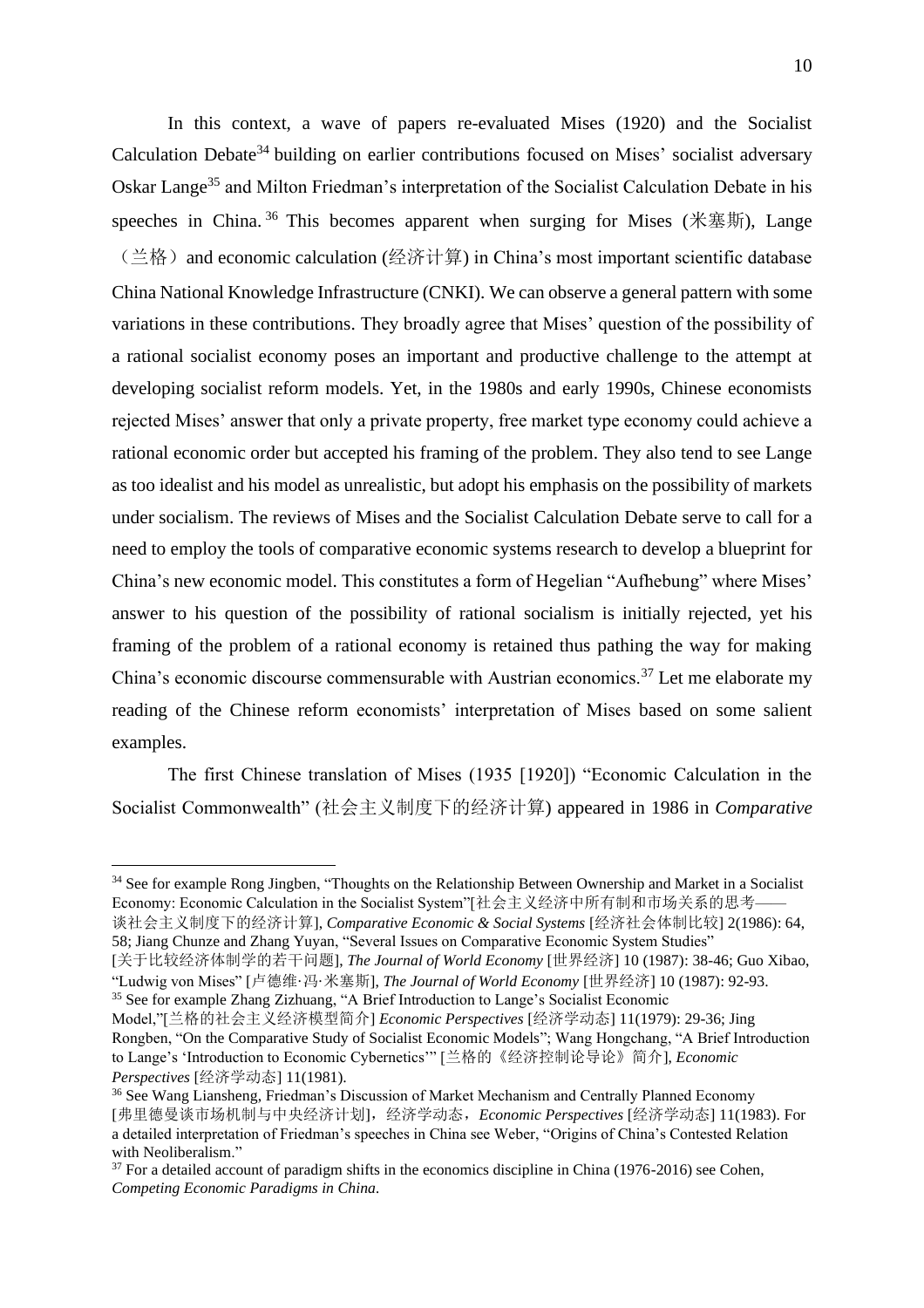*Social and Economic Systems* (经济社会体制比较). <sup>38</sup> This new journal had just been founded in 1985 in response to the 1984 *Resolution*. <sup>39</sup> Driving forces and leading editors of the journal have been Zhao Renwei, author of the 1979 paper on market and plan mentioned earlier and prominent reform economists, Wu Jinglian, a reform economist in China often dubbed as "Market Wu" due to his free market radicalism, and Rong Jingben, trained in Russian studies and a scholar of comparative economic systems based at the Marxism Research Institute of the Compilation and Translation Bureau of the Central Committee. Wu and Rong had previously collaborated in an attempt to publish transcriptions of speeches by Brus and Šik during their visits to China in 1979-80 and 1981 respectively. However, the publication of the market reform proposals by these two Eastern European émigré economists was censored. <sup>40</sup> The 1984 *Resolution* created a political opening that allowed for a new push towards comparative economics meant to path the way for a radical price, tax and wage reform program launched but not implemented in 1986.<sup>41</sup> This initiative was supported by translations of foreign language texts on the relation between market and socialism, including Mises (1920).

The editor's note introducing the translation of Mises (1920) set the tone for subsequent interpretations of the text and its implicit or explicit relevance to China. First, the editor stresses that Mises wrote his article as a critique of the planning practice under Soviet war communism. Thus, argues the editor, when Mises says socialism what he really refers to is Soviet war communism. By the mid-1980s China had largely broken with the Soviet planning model. It becomes implicitly clear that Mises' analysis is only relevant to China as regards the question he raises on the (im-)possibility of rational socialism not the negative answer he provides. The Peking University economics professor and popularizer of marginalist economics, Yan Zhijie, made this point clear in his later analysis of Mises (1920). Yan urges that instead of dismissing Mises as a capitalist apologist, China's reformers had to realize that his criticism concerned the

<sup>38</sup> Ludwig Mises, "Economic Calculation in the Socialist Commonwealth" [社会主义制度下的经济计算], *Comparative Economic & Social Systems* [经济社会体制比较] 2(1986): 59-63, translated by Chen Guoxiong.

<sup>39</sup> Rong Jingben, "Review of the Launch of 'Comparative Economic and Social Systems': Commemorating the 30th Anniversary of 'Comparative Economic and Social Systems' [《经济社会体制比较》创刊回顾--- 纪念《经济社会体制比较》创刊三十周年], *Comparative Economic & Social Systems* [经济社会体制比较]

<sup>5(2015):</sup> 9-12.

<sup>40</sup> Wu Jinglian, Interview with Author (Beijin 2016); Liu, *The Eighties.*

<sup>&</sup>lt;sup>41</sup> Rong, "Review of the Launch of 'Comparative Economic and Social Systems'"; Weber, "China and Neoliberalism"; Weber, *How China Escaped Shock Therapy*.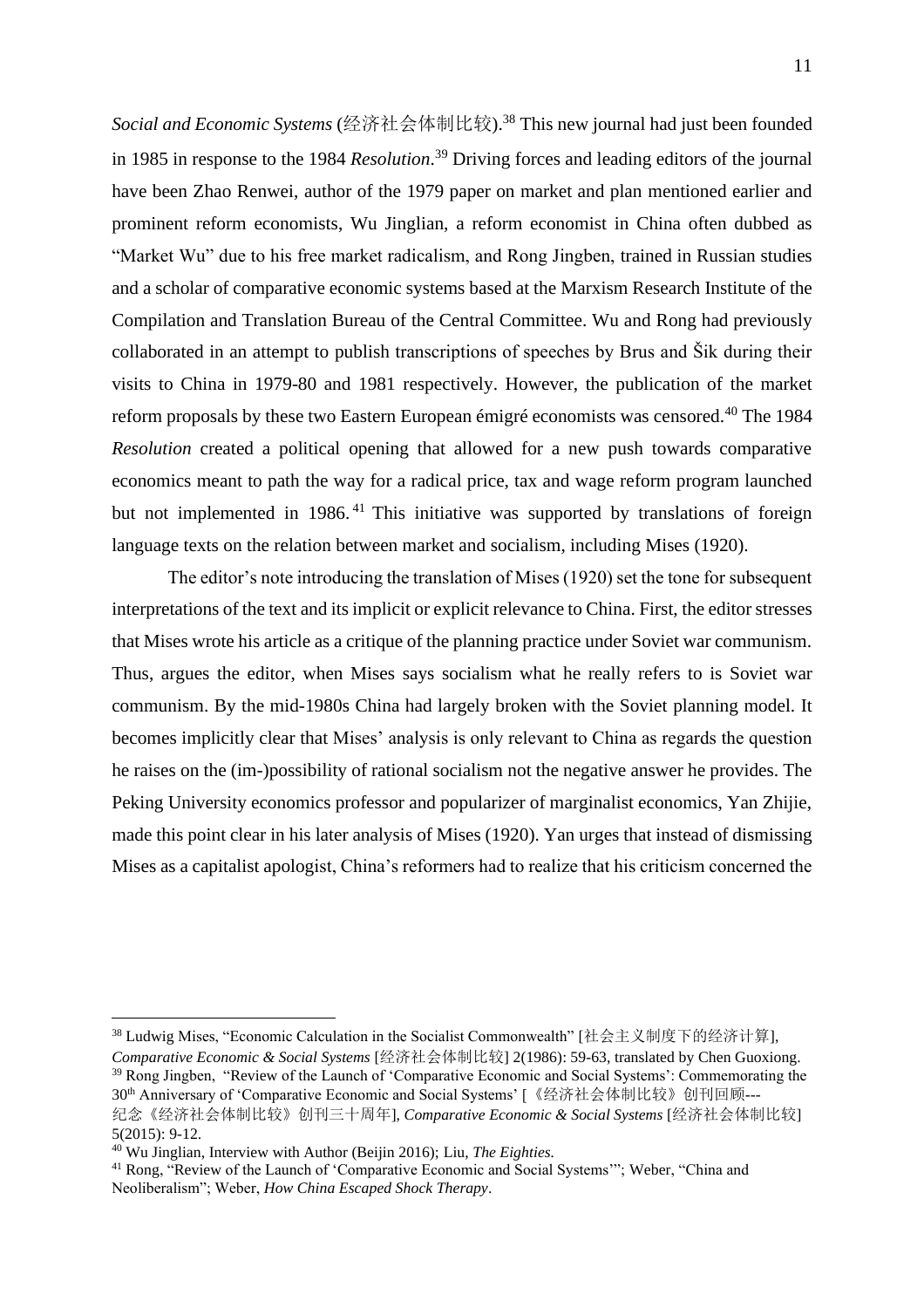traditional Soviet model and that Mises had anticipated some of the deficiencies that had prompted China to reform the old system.<sup>42</sup>

The editor of Mises' (1920) translation pointed out, Mises had shown that with the abolishment of commodities and money under socialism it became impossible to conduct rational calculation and thus to use planning as an efficient economic mechanism. The editor rejects Mises' stance that private ownership was a necessary condition for the market mechanism and thus for a rational economy as too extreme. Yet, Mises' question, according to the editor, had not only given rise to the Socialist Calculation Debate of the 1920s and 1930s but was worth pondering in the context of China's reform. In the 1984 *Resolution* the use of money-commodity relations under Chinese socialism had been resurrected. The editor suggests that Mises' contribution would be useful in rethinking the relation between the market and public ownership in this context. Thus, while Mises' dismissive stance on the possibility of markets under public ownership was questioned, the claim of the need for a rational economic mechanism and efficient resource allocation was accepted as relevant to the design of China's reform.

In a longer commentary on Mises (1920) published with the Chinese translation, Rong Jingben further elaborates the editor's take – which might well have also been written by him.<sup>43</sup> Confirming the Austrian market universalism, Rong asserts that all socialist countries undergoing reform would now agree on the necessity of markets. According to Rong, markets were needed not only for consumer goods and labor as in the Lange model<sup>44</sup> but also for the means of production and finance. Replicating Mises' (1920) arguments, Rong elaborates that as long as the means of production were not evaluated on the market, there was no way for prices to be rational. Implying a strong anti-egalitarian message, Rong continues that given the heterogeneity of different types of labor, it was equally impossible for labor input to be correctly valuated without market competition. Finally, as long as banks were all part of one big state-owned system treating all enterprises equally, investments could not be following rational standards of efficiency and consumer demand. So, finance, too, had to be regulated by the market<sup>45</sup>

<sup>42</sup> See Yan Zhijie, "Market Economy and Socialism: Recollection of a Historical Debate"

<sup>[</sup>一场值得回顾的关于计划与市场的论战], *Journal of Peking University (Philosophy and Social Sciences)* [北京大学学报(哲学社会科学版)] 30(1993): 92-99, 128.

<sup>43</sup> See Rong, "Thoughts on the Relationship Between Ownership and Market in a Socialist Economy."

<sup>44</sup> See Rong, "On the Comparative Study of Socialist Economic Models."

<sup>45</sup> See Rong, "Thoughts on the Relationship Between Ownership and Market in a Socialist Economy."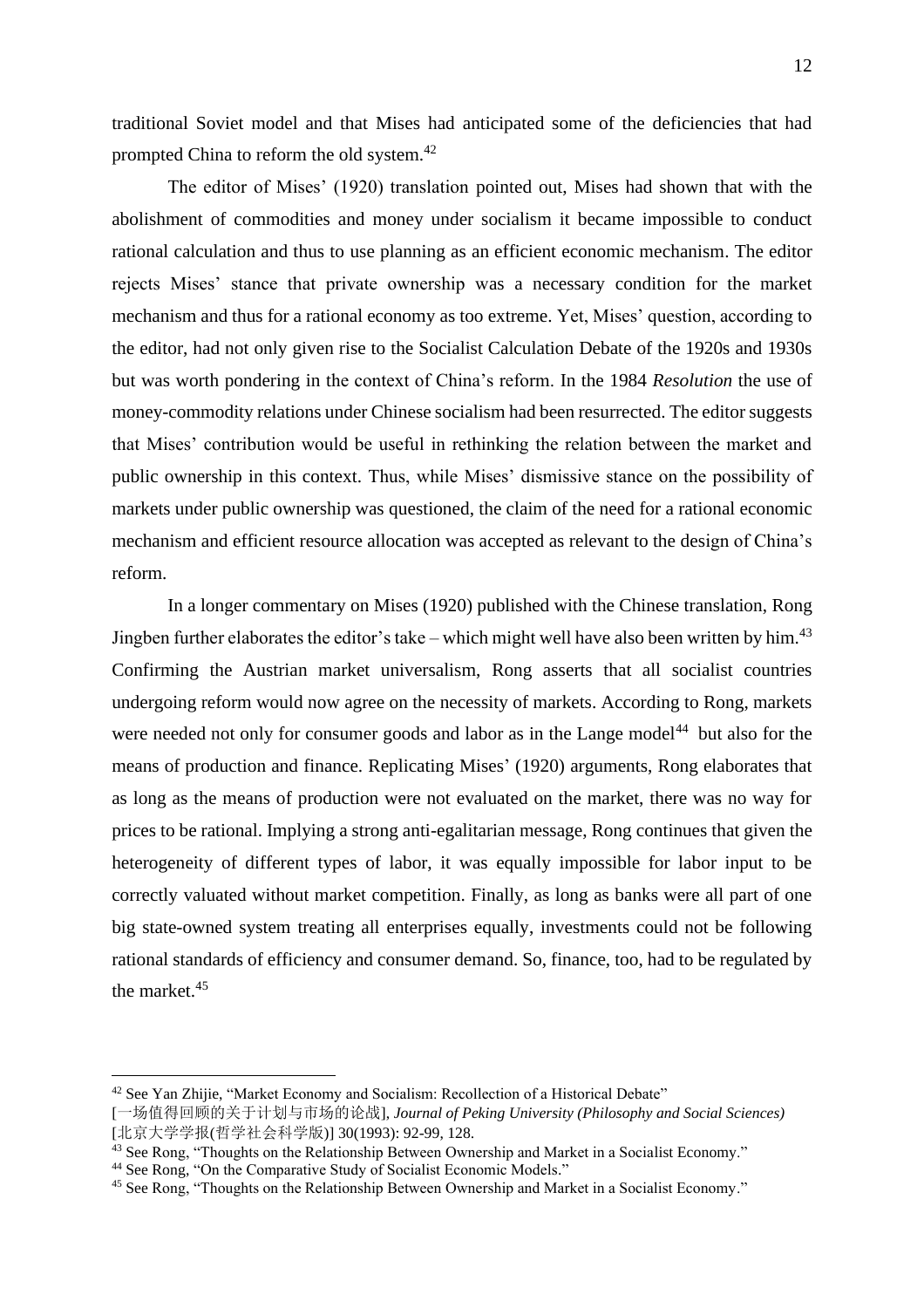Having established the necessity for complete markets in full agreement with Mises, Rong turns to the question of ownership. He suggests that a discussion based on Mises' contribution was needed not only on whether markets are compatible with socialist public ownership but also on whether there might be superior markets without public ownership. Rong asseverates that China must stick to socialist public ownership but hastens to add that this cannot mean pure public ownership. In reality, China would already practice mixed ownership forms including individual and private enterprise as well as foreign capitalist investment. Rong ends his comment on the note that ultimately the essence of public ownership was to facilitate the accumulation of wealth in society whereas the purpose of socialist reform was to build a more efficient economic system. This is very much in line with the Dengist dictum of the time that "poverty is not socialism" and that "the fundamental task of socialism is to develop productivity" (Fewsmith 1995, 207). In Rong's Austrian inspired interpretation, socialism is reduced to a tool for economic growth and all egalitarian ambitions and communist visions of a life without alienation are discarded. In sum, Rong has stretched his endorsement of Mises to the maximum attainable degree in a journal published by the Central Compilation and Translation Bureau under the political circumstances at the time. The only remaining difference between Rong and Mises, is Rong's stress on mixed rather than pure private ownership.

Rong might have been the most sympathetic interpreter of Mises at the time. For example Jiang Chunze in an article co-authored with Zhang Yuyan presents a more cautious or subtle interpretation.<sup>46</sup> Jiang, a prominent scholar of the Soviet Union and Eastern Europe had just returned from being a visiting scholar at the University of Illinois, the University of Berkeley and the Woodrow Wilson International Center where she would have encountered the research frontier in economics and comparative economic systems. Jiang and Zhang couch their analysis of Mises in a broad call for the use of the tools of comparative economic systems in China's economic system reform debate. Their article provides what was likely to be the most comprehensive history of thought account of the socialist calculation debate in Chinese to that date covering Pareto, Barone, Taylor, Hayek and Robbins, and Lange. Against the background of the larger debate, they criticize Mises for suggesting that there is only one possible form of socialism modeled on the Soviet war communism. In contrast, the experience of socialism over half a century, they argue, had demonstrated that in reality there is a plurality of models with multiple arrangements of public property. Yet, they emphasize the importance of Mises' framing of the problem: his insight that economic calculation was necessary for

<sup>46</sup> See Jiang and Zhang, "Several Issues on Comparative Economic System Studies."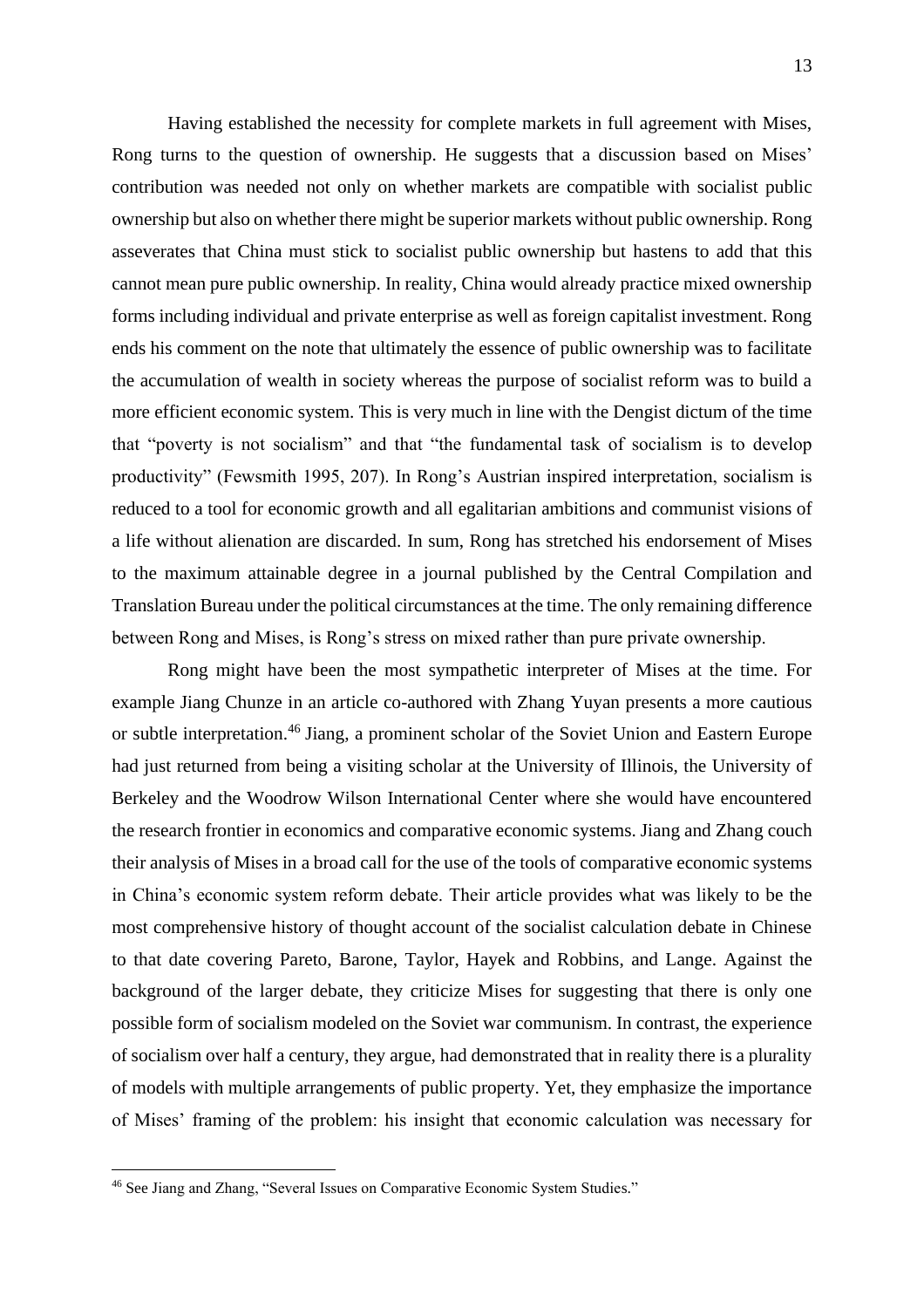rational resource allocation has proved to be profound and should guide China's reform. In order to develop its own efficient system, China should employ the tools of comparative economic systems and move away from the old way of focusing on "isms", i.e. capitalism versus socialism. For Jiang and Zhang and China's proponent of comparative economic systems more broadly, Mises serves to reframe the question of the reconstitution of China's political economy as a technical problem to be solved with the modern tools of marginalist economics rather than the reading of classics in Maoism-Marxism-Leninism or fieldwork evaluating policy experiments.

While Mises is predominantly considered by Chinese reform economists for his contribution to the socialist calculation debate, some first contributions also appear in the second half of the 1980s on his larger body of work. For example, Guo Xibao of the Wuhan economics department surveyed Mises' theories of money and the business cycle, his anti-Keynesianism and his study of human behavior.<sup>47</sup> Guo stresses Mises' influence in the West in light of the decline of Keynesianism and the new rise of liberalism but comes to the conclusion that Chinese economists don't have much to learn from Mises. Another example is the Chinese translation of a Japanese article titled "Is Free Science Possible?" that introduced discussions on the methodological and epistemological foundations of Mises' work including the notions of praxeology and introspection and his rejection of positivism.<sup>48</sup> But clearly, the greatest interest aroused Mises' work on the impossibility of rational socialism.

Most Chinese commentators dismissed Lange's model as too idealist and thus not useful for China's purposes of reform. Yet, the evaluation of Mises' contribution by most Chinese economists is in agreement with that of Lange. Xiao Xin quotes Lange to this end:<sup>49</sup>

*Socialists have certainly good reason to be grateful to Professor Mises, the great advocatus diaboli of their cause. For it was his powerful challenge that forced the socialists to recognise the importance of an adequate system of economic accounting to guide the allocation of resources in a socialist economy.<sup>50</sup>*

<sup>47</sup> Guo, "Ludwig von Mises."

<sup>48</sup> K. Saeki, "Is 'Free Science' Possible? On Objectivism and Subjectivism in

Economics"[自由的科学"可能吗?——关于经济学上的客观主义与主观主义], *Social Sciences Abroad* [国外社会科学] 6(1986): 27-31.

<sup>49</sup> Xiao Xin, "The Lange Model and Its Theoretical Significance" [兰格模式及其理论意义], *The Changbai Journal* [长白学刊], 3(1987): 61-64.

<sup>50</sup> English translation as in original. See Oskar Lange, "On the Economic Theory of Socialism," *Review of Economic Studies* 4:1 (1936): 53.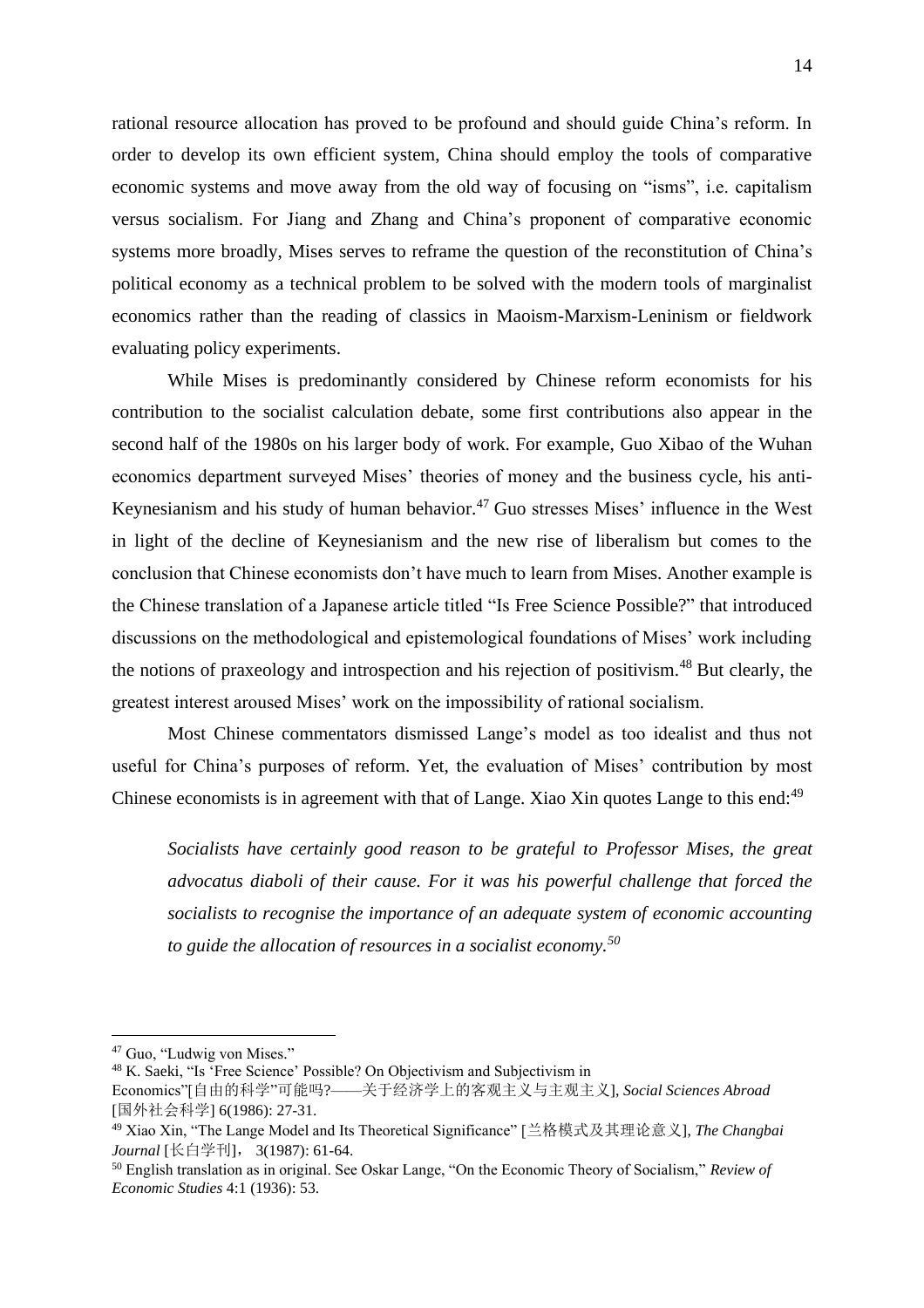By accepting Mises' framing of the problem of socialist economic systems, an influential fraction of Chinese reform economists made China's market reform debate commensurable with Western mainstream economics and the global neoliberal economic hegemony. Market socialists like Lange and his successors like Brus and Kornai thereby served as a bridge, consciously introduced to China by the World Bank for precisely this purpose.<sup>51</sup>

## **Paving the Way for the Socialist Market Economy with Chinese Characteristics**

In 1986 and again in 1988 initiatives launched first by Zhao Ziyang and then by Deng Xiaoping to liberalize the prices of essential means of production and labor combined with farreaching tax and financial reform failed.<sup>52</sup> If successful, these reform pushes would have constituted a big policy step towards the Mises-inspired vision articulated by Rong. Despite the failure of these major policy initiatives, in 1987 a renewed ideological re-articulation of the nature of Chinese socialism moved Chinese reform ideology further in Mises' direction. At the Thirteenth National Congress of the CPC party general secretary Zhao Ziyang officially announced that China was in the primary stage of socialism. This concept had initially been rejected by the reform leaders as heresy when articulated by Su Shaozhi and Feng Lanrui.<sup>53</sup> In 1987, declaring China to be in the primary stage of socialism meant that China's so-called economic backwardness served as justification to further lift constraints on private ownership and the market. On this basis, Zhao Ziyang promoted dropping "planned" in the designation of China's economy and to move to a socialist commodity economy without further qualifications.<sup>54</sup> Around that time and in the context of this renewed thrust towards more comprehensive marketisation, Murray Rothbard claims: "The Mises Institute...where I'm vice president, got a message from the Chinese Embassy in Washington DC that they wanted all the works of Ludwig von Mises, they want to figure out how to desocialize."<sup>55</sup> But the collapse of first price and then social stability in 1988 and the political upheaval of 1989 led market reforms to grind to a halt.

<sup>51</sup> Edwin Lim, Author Interview (London, 2016).

<sup>52</sup> Fewsmith, *The Dilemma of Chinese Reform*, 220-26; Vogel, *Deng Xiaoping and the Transformation of China,*  469-73; Weber, *How China Escaped Shock Therapy*.

<sup>53</sup> Su Shaozhi and Feng Lanrui, "The Question of the Stages of Social Development," *Economic Research* [经济 研究] 5(1979): 14–19.

<sup>54</sup> Sun, *The Chinese Reassessment of Socialism,* 74-80.

<sup>55</sup> Murray N. Rothbard, "The Current State of World Affairs," Speech at the 1989 Texas State Libertarian Conference, retrieved from: [https://mises.org/library/current-state-world-affairs.](https://mises.org/library/current-state-world-affairs) I would like to thank Quinn Slobodian for providing this source.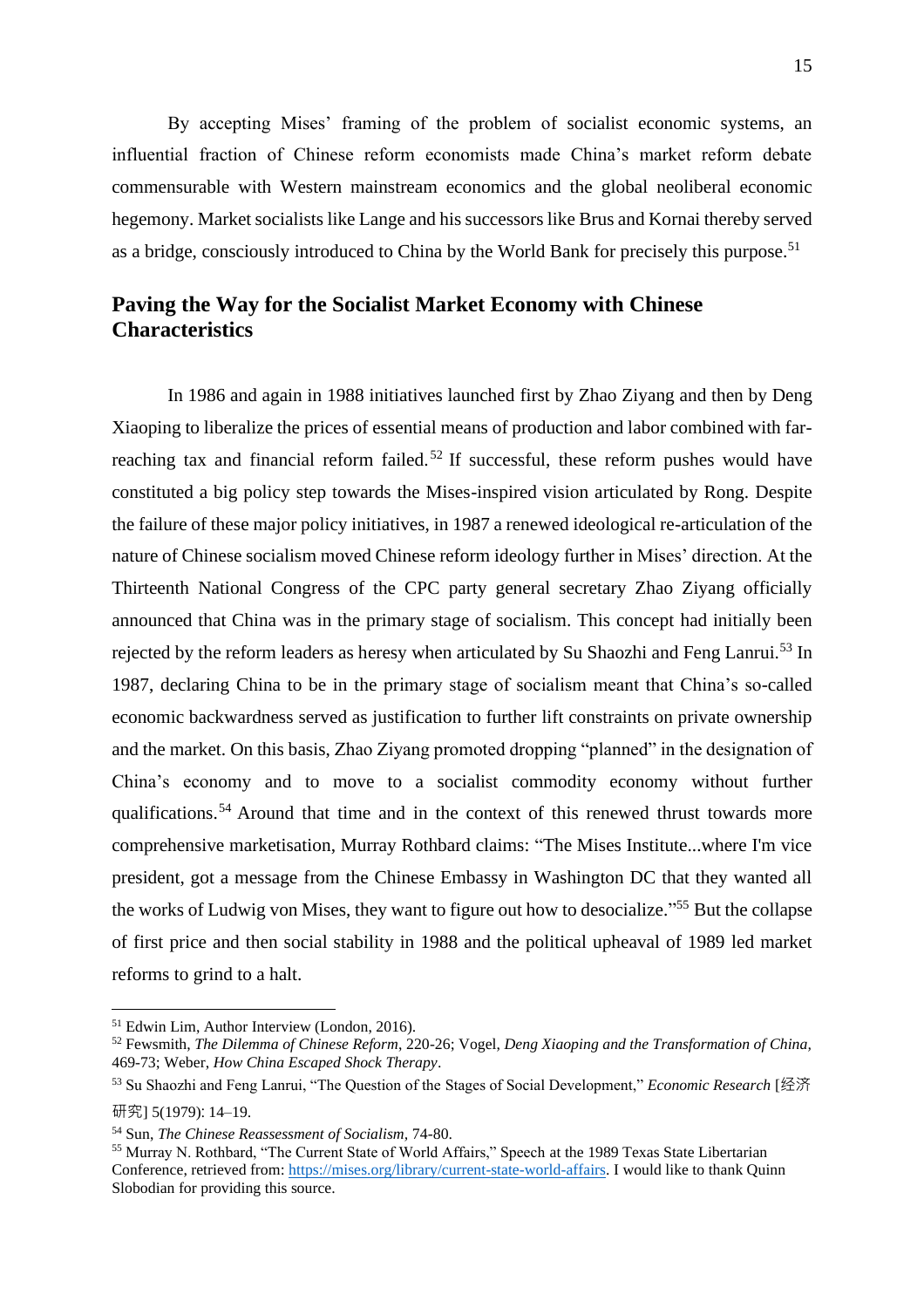In 1990, market reformers faced with the challenge to relaunch their agenda mobilized interpretations of Mises and the Socialist Calculation Debate. The newly appointed director of the State Commission for Economic System Reform, Chen Jinhua, was a convinced advocate of the need for the market to liberate and develop China's productive forces.<sup>56</sup> Chen required a theoretical analysis to justify his political agenda. He asked Jiang Chunze, then deputy head of the Economic System Division of his commission to compile a review of the international debate and experience of the relation between plan and market.<sup>57</sup> Drawing on her earlier work, Jiang now revisited her evaluation of the Socialist Calculation Debate to argue that both the market and planning were neutral means of resource allocation. As such they could not be the defining feature of socialism or capitalism. Further,  $20<sup>th</sup>$  century history, according to Jiang, had shown that market economies were superior in enhancing productive forces. Thus, since a planned economy was not a requirement for socialism, China was best advised to transform its economic system from a planned to a market economy.

Jiang recapitulates Mises argument that rational prices constitute a necessary condition for an efficient economy and could only be achieved by the market. In contrast to Lange, who saw the market as a trial and error mechanism to serve the plan, Jiang argued for a full-fledged market economy as the basic means of resource allocation. She pushes Lange's idea of market socialism to a new level. If socialism can use the market to aid planning, it can also use it as fundamental economic mechanism. This would not prevent China from also using macroeconomic planning, Jiang insists. Keynesians and Neoliberals – in Jiang's view – had come to agree that the modern market economy is not a pure laissez faire economy and that some extent of intervention was required. Hence, there was no reason that China could not also combine a market economy with macroeconomic planning and that this would be socialist by virtue of liberating China's forces of production.<sup>58</sup>

<sup>56</sup> Chen Jinhua, *Eventful Years: Memoirs of Chen Jinhua* (Beijing: Foreign Language Press, 2008), 277; Chen Jinhua, "Remembering the Fermentation and Establishment of the Socialist Market Economy" [回顾社会主义 市场经济体制的酝酿和确立], *Finance and Economics* [财经] 27(2012).

<sup>57</sup> See Jiang Chunze, "On an Internal Report about Plan and Market" [关于计划与市场的一份内部报告], *China Reform Forum* (中国改革讨论网): retrieved from:

[http://people.chinareform.org.cn/J/jiangchunze/Article/201303/t20130304\\_161859.htm;](http://people.chinareform.org.cn/J/jiangchunze/Article/201303/t20130304_161859.htm) Jiang Chunze, Author Interview (Beijing 2016).

<sup>&</sup>lt;sup>58</sup> See Jiang Chunze, "Plan and Market in the context of the History of Global Debate and Recent Experience" [计划与市场在世界范围内争论的历史背景和当代实践], A Briefing Report to the State Commission for Restructuring the Economy by the Deputy Head of the Foreign Economics System Division, submitted on September 30, 1990, first published in *Reform*[改革], 2(1992).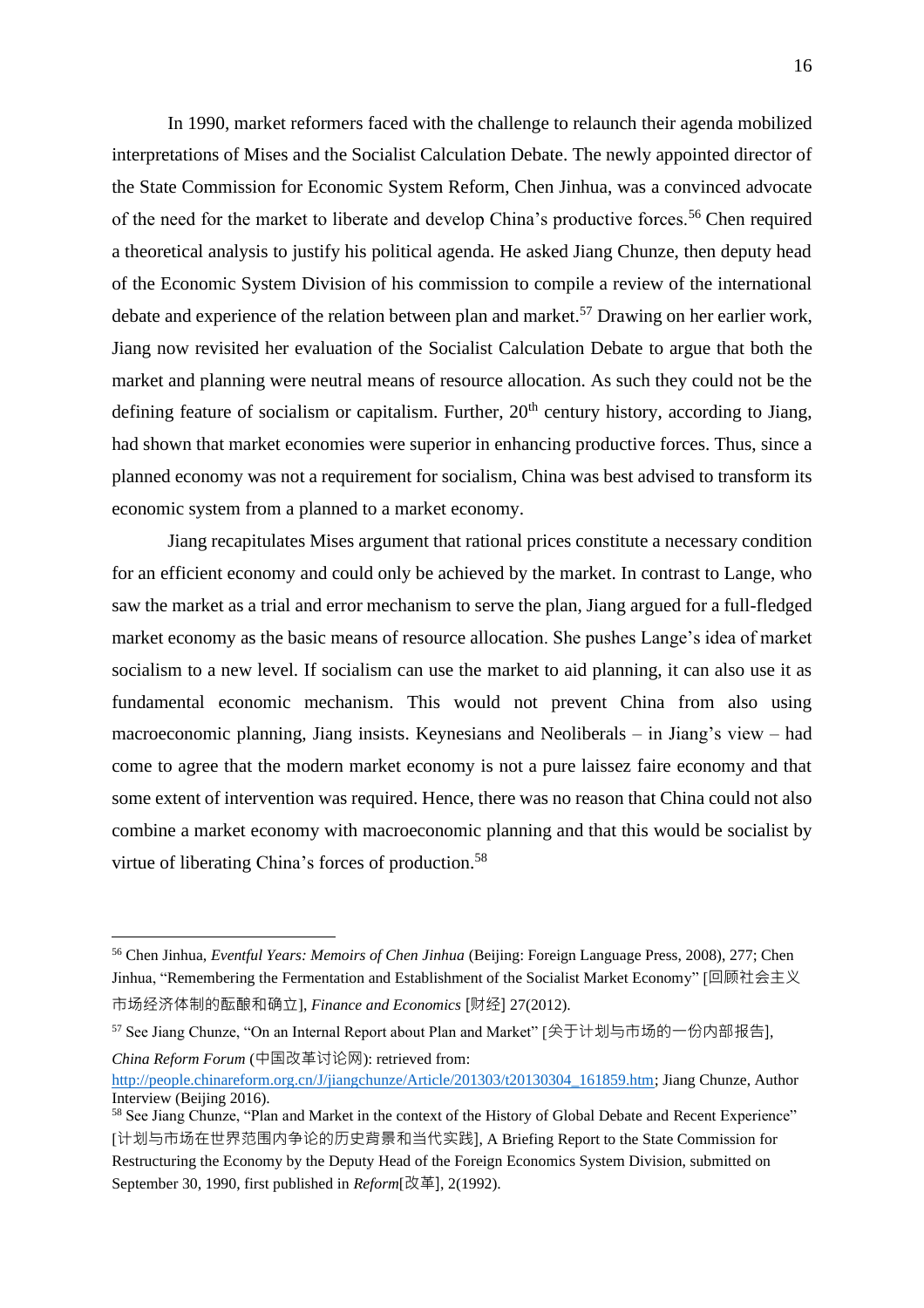Chen was impressed with Jiang's succinct argument in line with his marketisation agenda and shared her report with Jiang Zemin who had replaced Zhao Ziyang as General Secretary of the CPC in 1989, Premier Li Peng, and Deng Xiaoping who all endorsed the review and added it to the reference material for the upcoming Seventh Plenary Session of the 13<sup>th</sup> Party Central Committee. On the eve of this important Plenum, Deng Xiaoping called a meeting with party leaders and basically endorsed the message of Jiang Chunze's report. Deng is quote to have said:

*We must get clear theoretically that the difference between capitalism and socialism does not lie in planning or market" and may "not think that we are following the capitalist road for developing a market economy. ... Both planning and market are needed. If we do not have a market, we cannot get information from the world and that would be to resign ourselves to a backward status… . 59*

Deng failed to gain the Central Committee's support for his line at this time (Vogel 2011, 667-8). Several new articles delivering interpretations of Mises and the Socialist Calculation Debate in ways compatible with Jiang Chunze's report appeared in 1990-1992.<sup>60</sup> When Deng launched his Southern Tour in 1992, preparing the return to his vision of market reform, he reiterated his earlier statement echoing Jiang's report.<sup>61</sup> In October 1992, the 14<sup>th</sup> CPC National Congress took the formal decision to establish a Socialist Market Economy with Chinese Characteristics. Jiang Zemin explained this new leading concept. His words once more resonated with Jiang Chunze's and others' 'anything goes' solution to Mises' framing of the problem of rational socialism:

*Whether the emphasis was on planning or on market regulation was not the essential distinction between socialism and capitalism. This brilliant thesis has helped free us* 

<sup>59</sup> See Chen, *Eventful Years*, 292; Jiang Chunze, ""The Background and Far Reaching Influence of Deng Xiaoping's

Southern Speech" (邓小平南方谈话的背景和深远影响): *China Reform Forum*, online:

http://www.chinareform.org.cn/Explore/fruition/201203/t20120309\_136276.htm. 2012).

<sup>&</sup>lt;sup>60</sup> See for example Q. B. Yang, "Several Issues on the Socialist Planning vs Market Debate in the Twenties and Thirties," [关于二三十年代社会主义计划与市场大论战的若干问题] *Journal of Shaanxi Normal University (Philosophy and Social Sciences Edition)* [陕西师大学报(哲学社会科学版)] 20(1991): 16-22; Z. J. Yan,

<sup>&</sup>quot;Market Economy and Socialism: Recollection of a Historical Debate,"[一场值得回顾的关于计划与市场的论

战] *Journal of Peking University (Philosophy and Social Sciences)* [北京大学学报(哲学社会科学版)] 30(1993): 92-99, 128.

<sup>61</sup> Chen, *Eventful Years,* 292-3.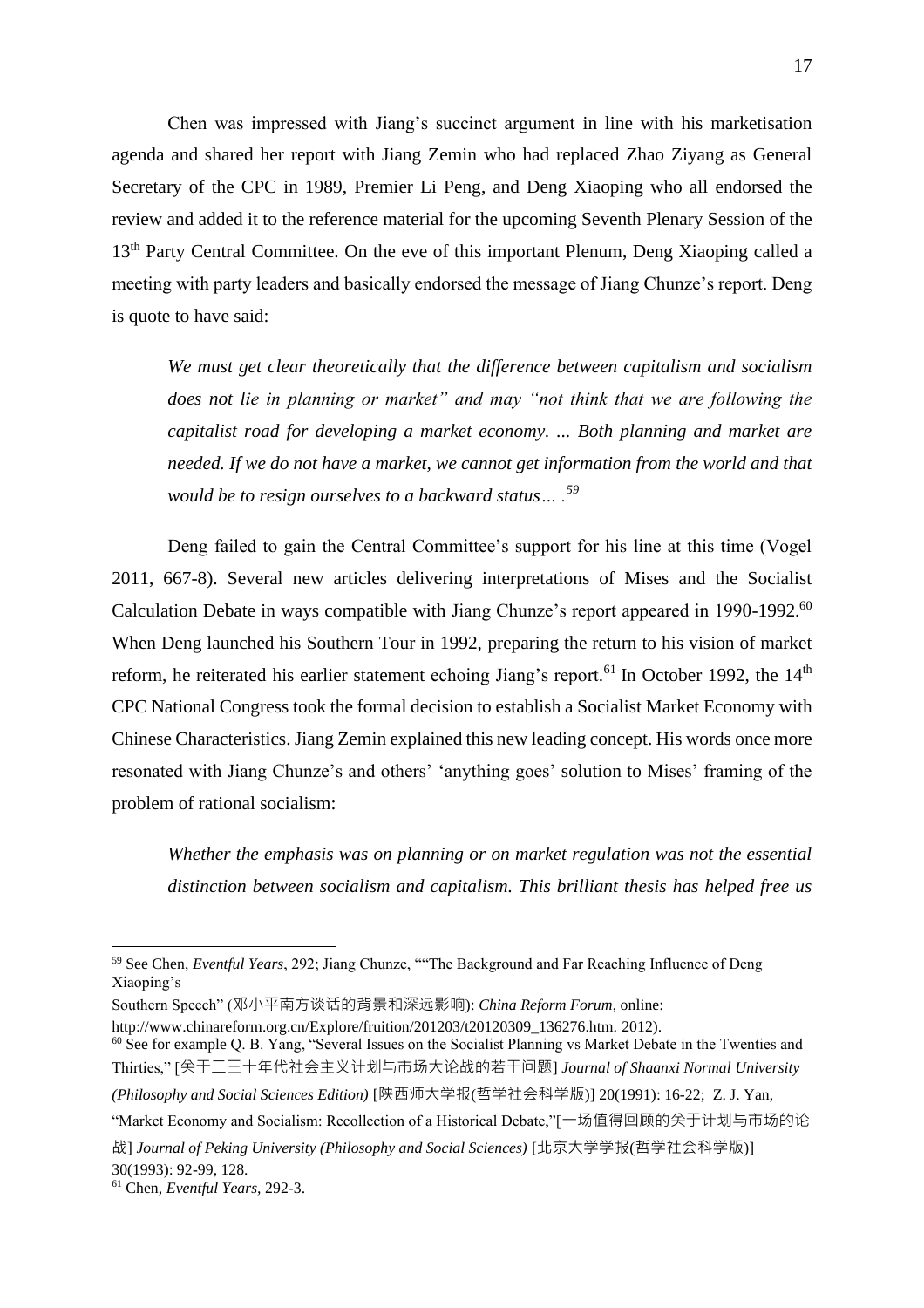*from the restrictive notion that the planned economy and the market economy belong to basically different social systems, thus bringing about a great breakthrough in our understanding of the relation between planning and market regulation.<sup>62</sup>*

The Fourteenth Congress also further eroded the primacy of public ownership and stressed the need for diverse ownership forms and equal competition between state and nonstate competition thereby legitimizing foreign and private ownership.<sup>63</sup> To be sure, the CPC maintained its ultimate primacy in all affairs, including the economy, and its own logic of economic governance distinct from the global neoliberal mainstream.<sup>64</sup> But by the early 1990s, China had come a long way from Mao's agenda of continuous revolution in the direction of Mises' emphasis on rational allocation and the superiority of the market economy.

### **Conclusion**

A large wave of scholarly interest in Mises' whole body of work and Austrian economics swept China in the late 1990s. This by far outsized the early reform era engagement with Mises I have analyzed in this essay. Neoliberal thinking gained wide-spread traction when privatization had moved to the top of China's policy agenda and the Chinese government negotiated accession to the World Trade Organization. Rather than focusing on this big tide that has received some recent scholarly attention, <sup>65</sup> this essay analyzes how in the first long decade of reform and opening up the intellectual and ideological foundation of China's economic system was reconstituted in ways that made China's economics discourse commensurable with the global mainstream.

In the 1930s, Wang Yanang diagnosed that there were only two possible results when applying Austrian economics to China's reality: positivist exceptionalism and metaphysical universalism. The genealogy of the Socialist Market Economy with Chinese Characteristics in this essay leads us to read China's market reforms as an attempt to reconcile precisely these two tendencies. On the one hand, China's reformers have subscribed to the universalism of the market economy as only viable form of rational economic organization and as without

<sup>62</sup> Jiang Zemin, "Full Text of Jiang Zemin's Report at 14th Party Congress, 1992," online: http://www.bjreview.com.cn/document/txt/2011-03/29/content\_363504.htm, last updated March 29, 2011.

<sup>63</sup> Sun, *The Chinese Reassessment of Socialism*, 19.

<sup>&</sup>lt;sup>64</sup> Weber, "China and Neoliberalism."

<sup>65</sup> See for example Dongen, *Realistic Revoluion*, 120-1; Liu Junning, "Classical Liberalism Catches on in China," *Journal of Democracy,* 11:3(2000): 48-57*;* Karl, *Magic of Concepts*, 160-5; Wang Hui, *China's New Order* (Cambridge and London: Harvard University Press): 96-115.